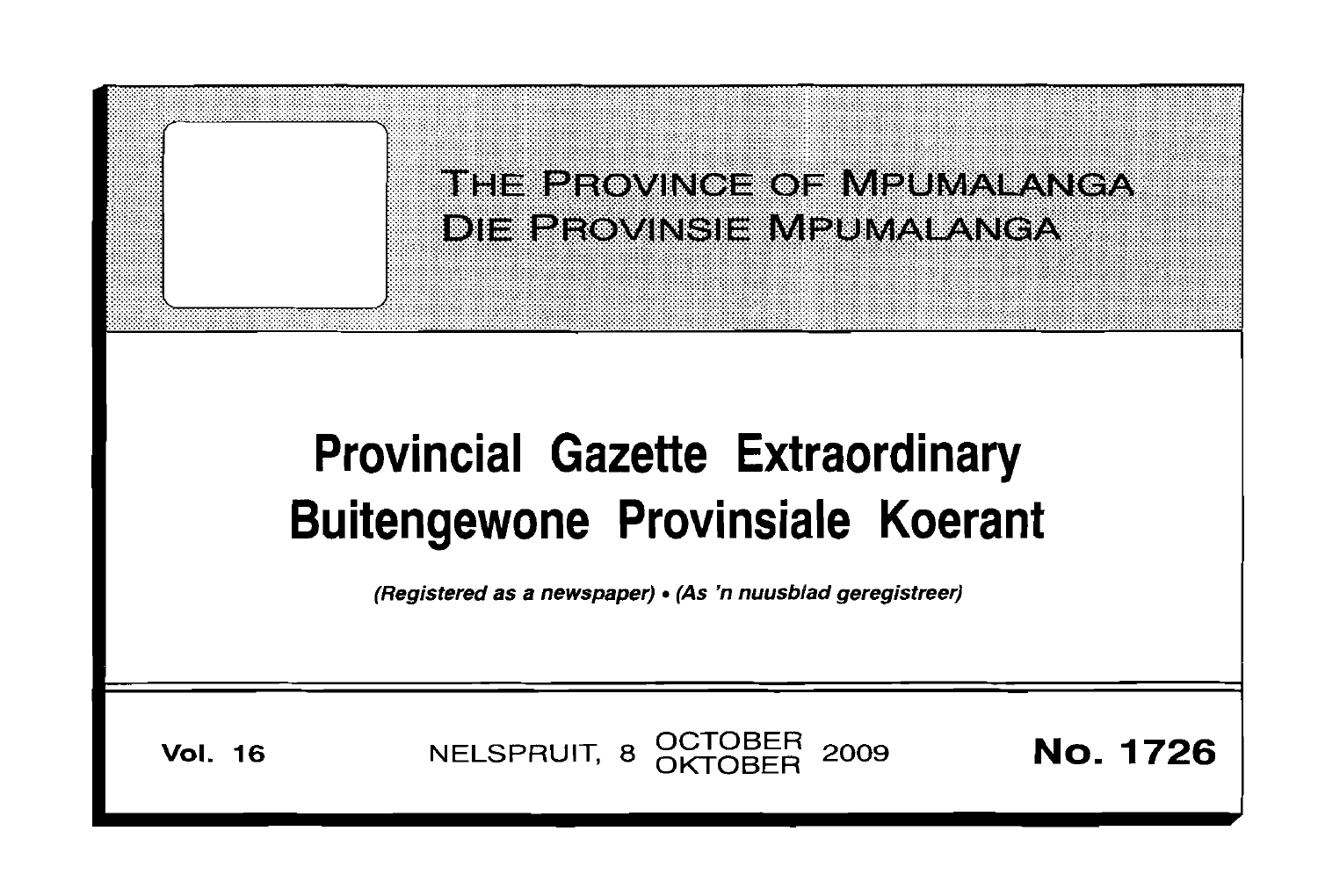|     | <b>CONTENTS • INHOUD</b> |             |                |
|-----|--------------------------|-------------|----------------|
| No. |                          | Page<br>No. | Gazette<br>No. |
|     | <b>GENERAL NOTICE</b>    |             |                |
| 328 |                          | -3          | 1726           |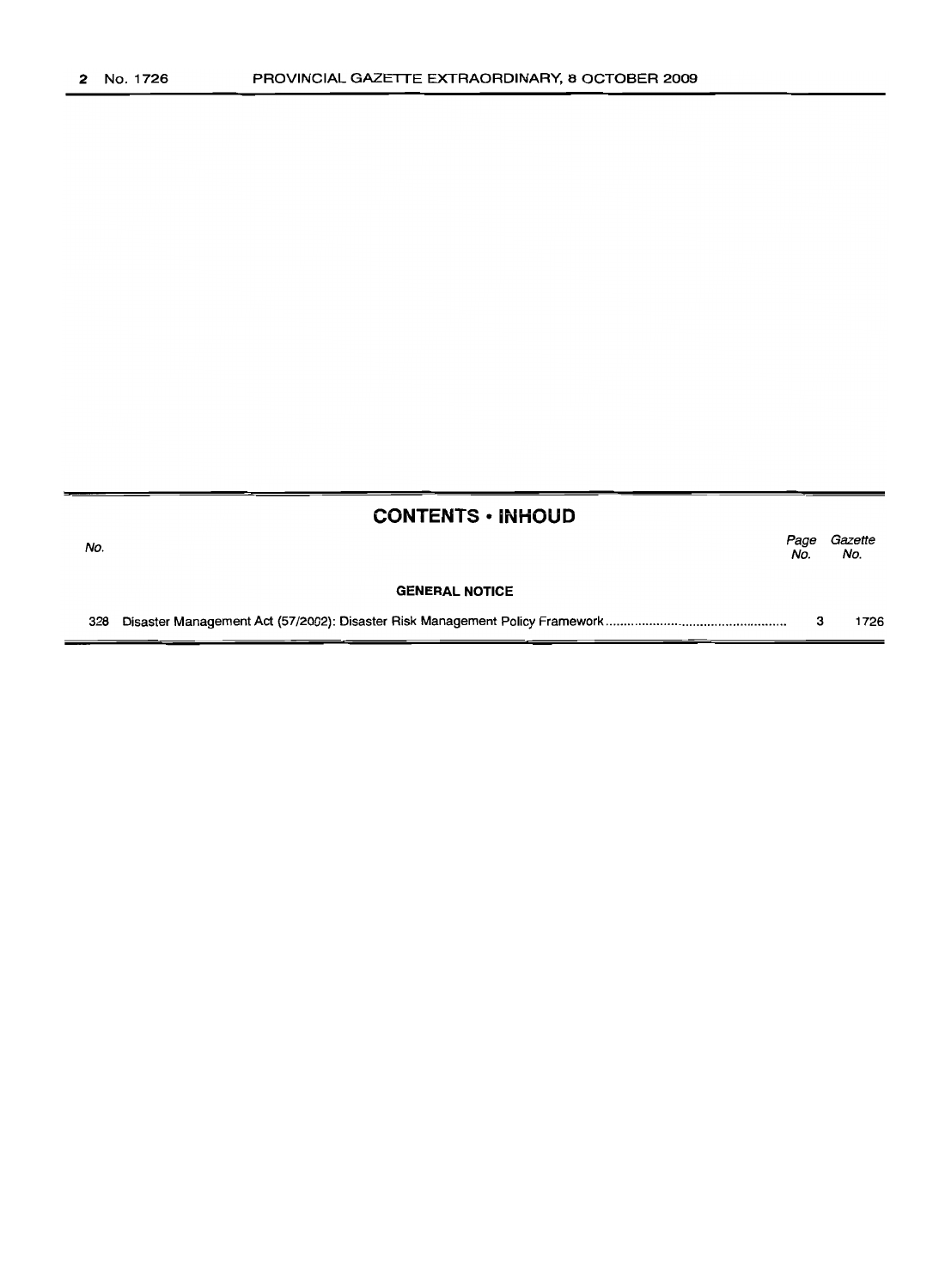### **GENERAL NOTICE**

#### **NOTICE 328 OF 2009**

#### **DISASTER MANAGEMENT ACT, 2002**

#### **DISASTER RISK MANAGEMENT POLICY FRAMEWORK**

I, Mohlalefi Norman Mokoena, Member of the Executive Council responsible for Cooperative Governance and Traditional Affairs, in the Mpumalanga Province, after consultation with all Disaster Management Stakeholders hereby publish the Disaster Risk Management Policy Framework in terms of Section 28 (3)(b) of the Disaster Management Act ,2002 ( Act 57 of 2002) for public comments.

All comments must be forwarded to the following address on or before **30 October 2009** For attention: Ms R.V Jones,

Director Legal Services.

Department of Co-operative Governance and Traditional Affairs.

Private Bag X 11304

**NElSPRUlT**

1200

rjones@mp9·gov.za

 $+60007$ 

**Mr M.N. MOKOENA MEC: CO-OPERATIVE** GOVERNANCE **AND TRADITIONAL AFFAIRS**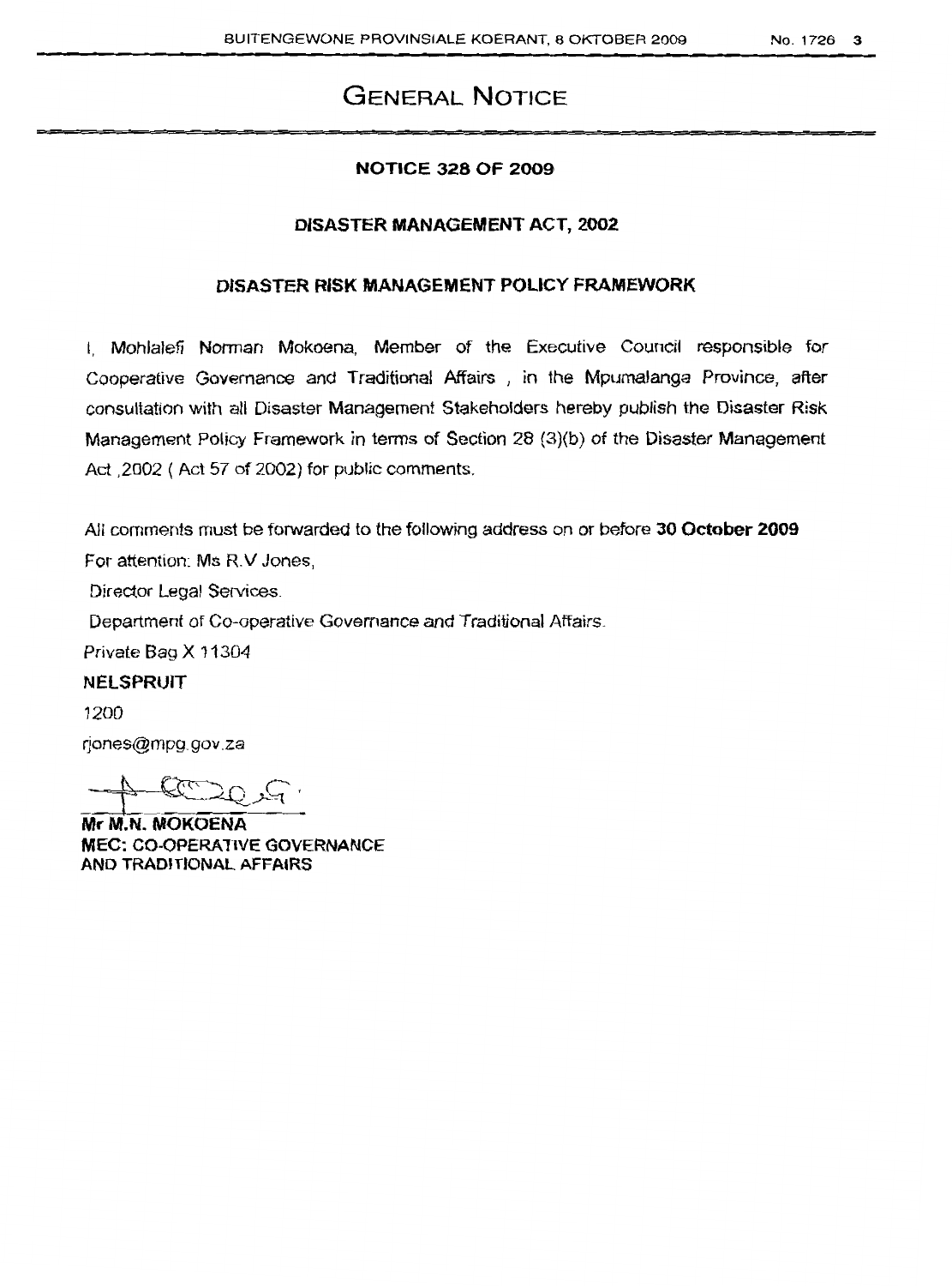# **THE DISASTER RISK MANAGEMENT POLICY FRAMEWORK FOR THE PROVINCE OF MPUMALANGA**



### **FIRST DRAFT FOR PUBLIC COMMENT**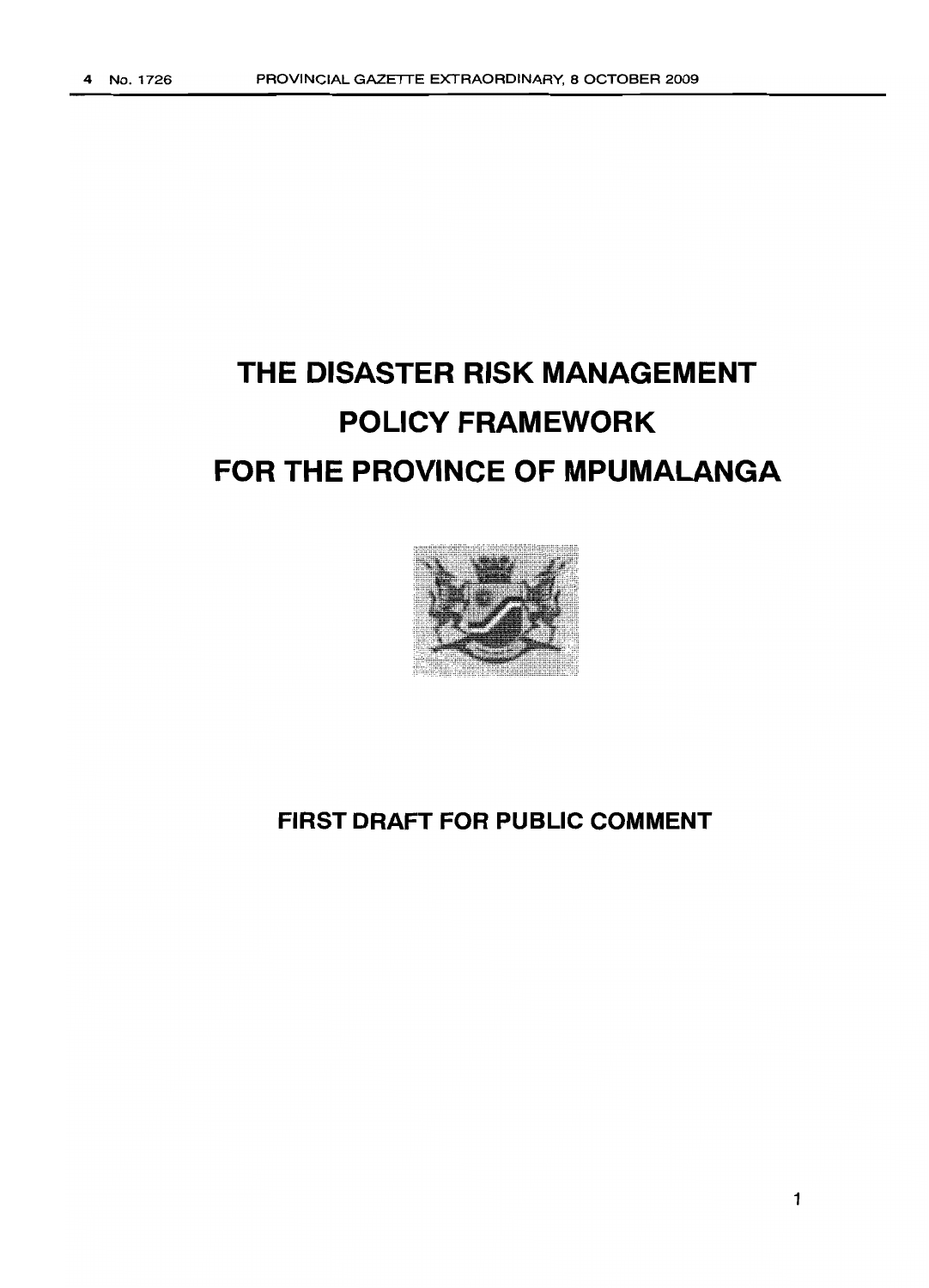### **TABLE OF CONTENTS**

| 1              |                                                                                 |
|----------------|---------------------------------------------------------------------------------|
| 2              | The context of Disaster Risk Management (DRM) in the Mpumalanga                 |
|                |                                                                                 |
| 3              | The Mpumalanga Disaster Risk Management Policy Framework                        |
|                |                                                                                 |
|                | 3.1                                                                             |
|                | 3.2                                                                             |
|                | 3.3                                                                             |
|                | 3.4                                                                             |
|                | Scope and structure of the disaster risk management policy<br>3.5               |
|                |                                                                                 |
| 4              |                                                                                 |
| 5              | Key Performance Area 1: Integrated Institutional Capacity for Disaster          |
|                |                                                                                 |
|                | 5.1                                                                             |
|                | 5.2                                                                             |
|                | Mpumalanga Provincial Disaster Risk Management Centre  15<br>5.2.1              |
|                | 5.2.2<br>Integrated execution of DRM policy amongst provincial organs           |
|                |                                                                                 |
|                | Integrating the execution of DRM policy between the provincial<br>5.2.3         |
|                |                                                                                 |
|                | Integrated direction and execution of DRM policy in the<br>5.2.4                |
|                |                                                                                 |
|                | 5.3                                                                             |
|                | Provincial arrangements to engage stakeholder participation and<br>5.3.1        |
|                |                                                                                 |
|                | Municipal arrangements to engage stakeholder participation and<br>5.3.2         |
|                | Cooperation with national and municipal spheres, neighbours and<br>5.4          |
|                |                                                                                 |
|                | 5.4.1                                                                           |
|                | Cooperation with national and municipal spheres and with<br>5.4.2               |
|                |                                                                                 |
|                | 5.4.3                                                                           |
| 6              | Key Performance Area 2: Disaster Risk Assessment (DRA)  25                      |
| $\overline{7}$ | Key Performance Area 3: Disaster Risk Reduction  27                             |
|                | 7.1 Disaster Risk Management Policy Frameworks 27                               |
|                | 7.2                                                                             |
|                | 7.3                                                                             |
|                | Monitoring the effectiveness of risk reduction initiatives 29<br>7.4            |
|                | Integrating risk reduction planning into other developmental planning 29<br>7.5 |
| 8              | Key Performance Area 4: Disaster Response and Recovery  29                      |
|                | 8.1                                                                             |
|                | 8.2                                                                             |
|                | Disaster classification of disasters and declaration of states of<br>8.3        |
|                |                                                                                 |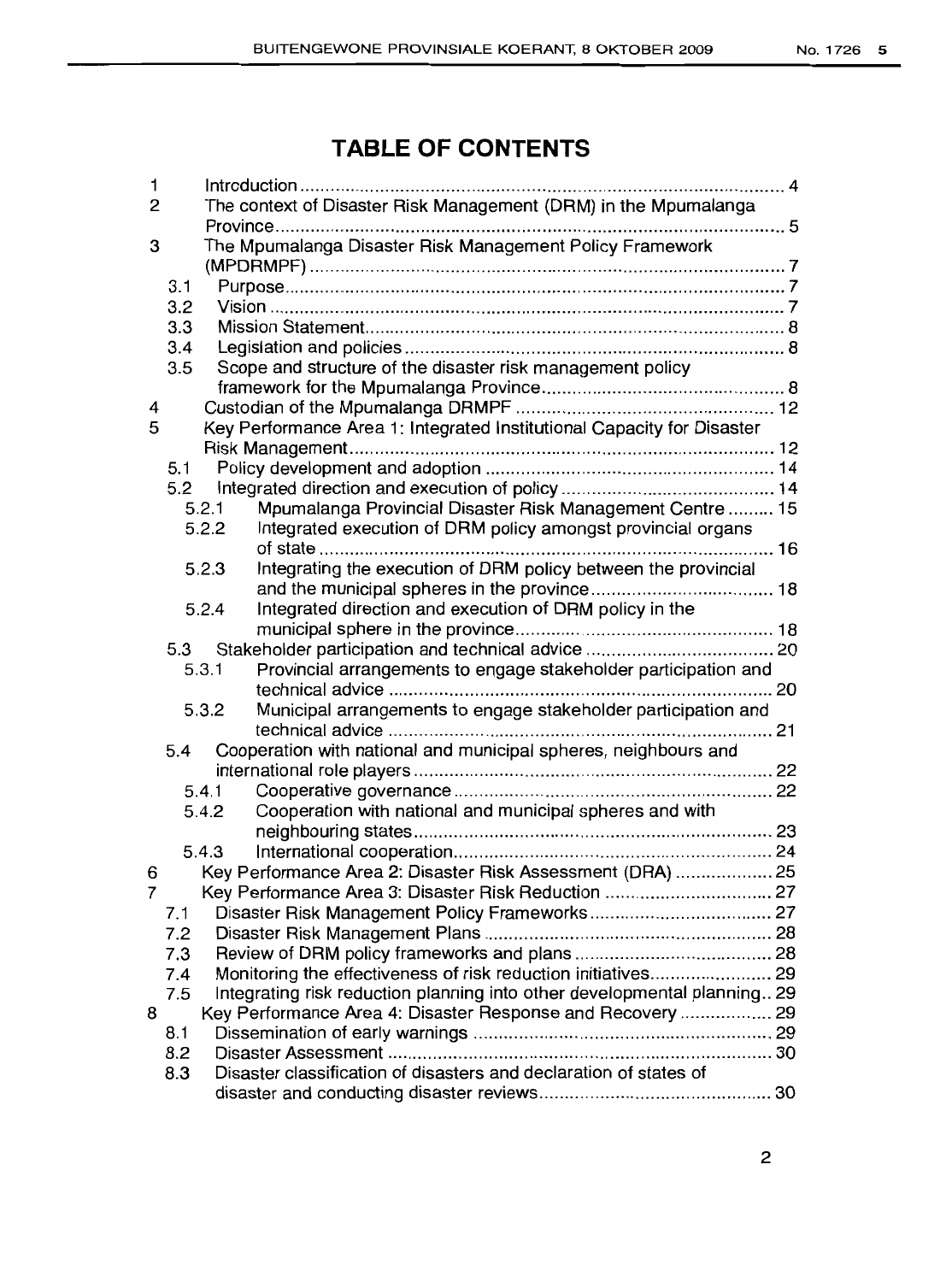| 8.4                                                                    |                                                                   |
|------------------------------------------------------------------------|-------------------------------------------------------------------|
| 8.5                                                                    |                                                                   |
| 8.6                                                                    | Integrated reconstruction and rehabilitation measures 33          |
| 9                                                                      | Performance Enabler 1: Information management and communication34 |
| 9.1                                                                    | 34                                                                |
| Design of Information Management System and Emergency<br>$9.2^{\circ}$ |                                                                   |
|                                                                        | 34                                                                |
| 10                                                                     |                                                                   |
| 10.1 A provincial analysis of knowledge management needs and           |                                                                   |
|                                                                        | 35                                                                |
|                                                                        | 10.2 A provincial knowledge management framework for DRM 35       |
|                                                                        | 10.3 Provincial knowledge management programmes  35               |
|                                                                        | 10.4 Research programmes, and information and advisory service 36 |
| Performance Enabler 3: Funding arrangements for disaster risk<br>11    |                                                                   |
|                                                                        | 37                                                                |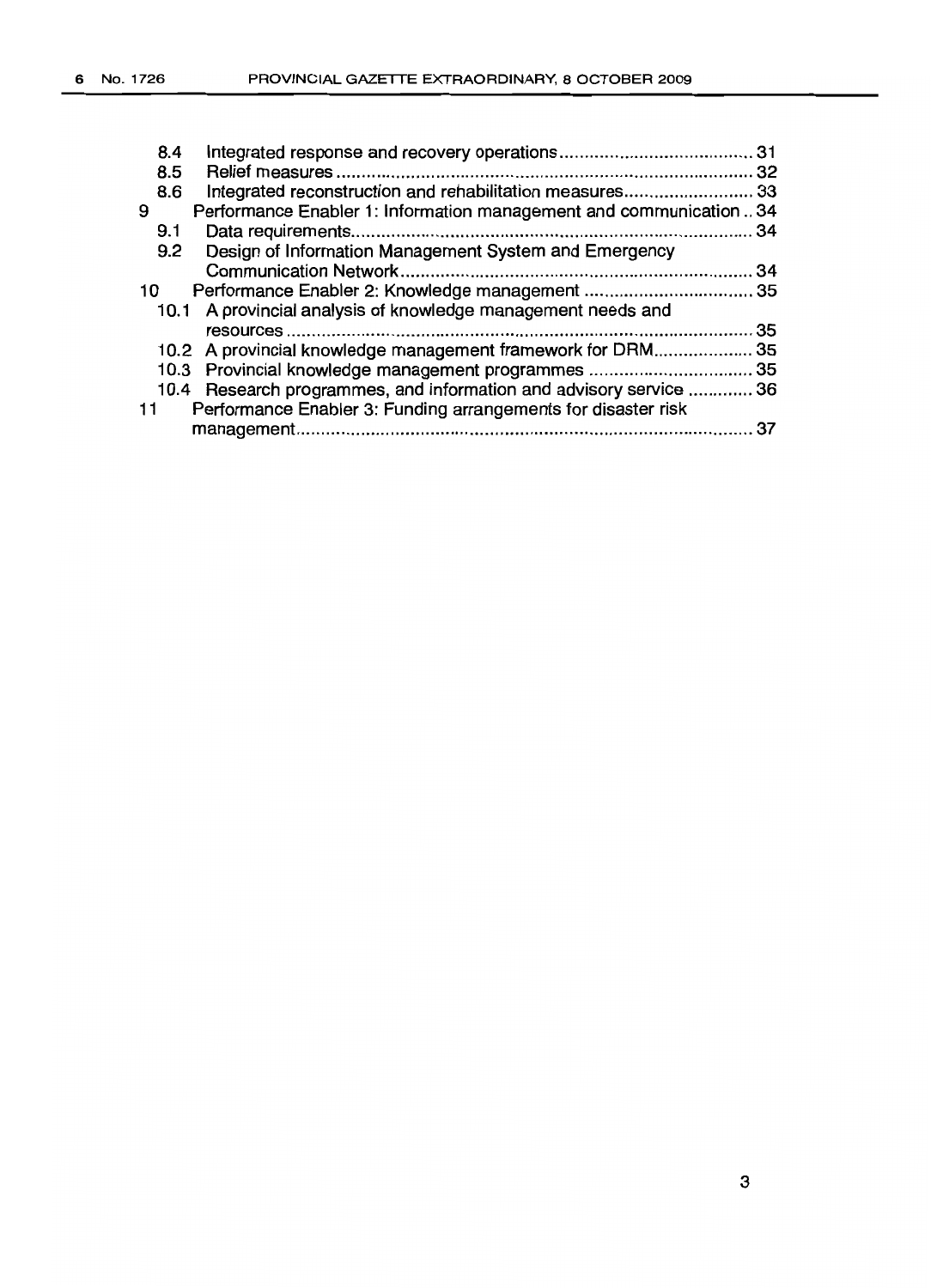# **THE MPUMALANGA PROVINCE DISASTER RISK MANAGEMENT POLICY FRAMEWORK (MPDRMPF)**

### **1 Introduction**

During the period between 1994 and 2002, South Africa embarked on a process of reforming its approach to the manner in which disaster risk was managed. After the floods on the Cape Flats in 1994 government took the decision to move away from the customary approach which focused only on reactive measures, to aligning itself with the global focus on reducing risk through sustainable development, building resilience and promoting sustainable livelihoods. The result of this reform process was the promulgation of the Disaster Management Act, 2002 (hereinafter referred to as "the Act"), followed by the promulgation of the National Disaster Management Framework, 2005 (NDMF).

In giving effect to the fact that disaster risk management is the responsibility of a wide and diverse range of role players and stakeholders, the Act emphasises the need for uniformity in approach and the application of the principles of cooperative governance. In this regard it calls for integrated and coordinated disaster risk management policy which focuses on risk reduction as its core philosophy; and on the establishment of disaster risk management centres in the three spheres of government to pursue the direction and execution of the disaster risk management legislation and policy in South Africa. It places particular emphasis on the engagement of communities and on the recruitment, training and participation of volunteers in disaster risk management.

In terms of a proclamation in Government Gazette No. 26228 of 31 March 2004, the President proclaimed 01 April 2004 as the date of commencement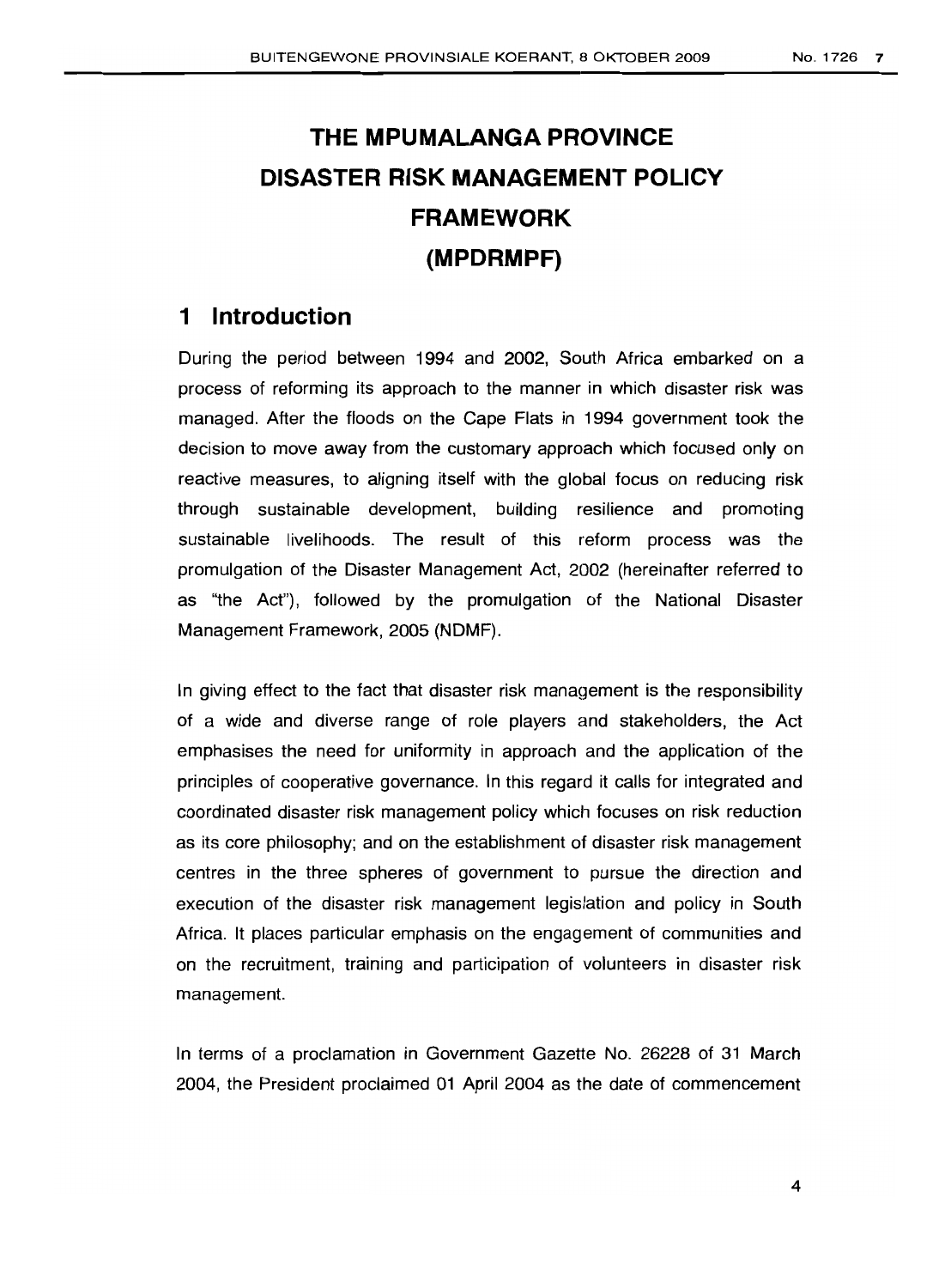of the Act in the national and provincial spheres and 01 July 2004 in the municipal sphere.

In order to achieve consistency in approach and uniformity in its application, the Act mandated the Minister to prescribe a national disaster management framework (NDMF) and in accordance with this mandate the National Disaster Management Framework was gazetted in April 2005.

In pursuance of the national objective each province is also mandated to "establish and implement a framework for disaster risk management in the province aimed at ensuring an integrated and uniform approach to disaster risk management in the province by all provincial organs of state; provincial statutory functionaries; non governmental organisations involved in disaster risk management; and by the private sector." Provincial policy frameworks must be consistent with the Act and with the national disaster risk management framework.

The Disaster Risk Policy Framework of the Mpumalanga Province is thus the instrument which gives effect to these legislative imperatives.

# **2 The context of Disaster Risk Management (DRM) in the Mpumalanga Province**

The province of Mpumalanga is located in the north eastern part of South Africa, and is bordered by Mozambique to the east and the Kingdom of Swaziland to the south and east. Mpumalanga also shares common borders with the Limpopo Province to the north, Gauteng to the west, the Free State to the south west and KwaZulu-Natal to the south east. The province has a land surface area of 78370 km2 which represents 6,4% of South Africa's total land area. The population of just over 3 million people represents 7,3% of the country's population. Mpumalanga's capital city, Nelspruit, is one of the fastest growing centres in South Africa. The economy of the region as a whole is supported principally by manufacturing, mining, agriculture, forestry, power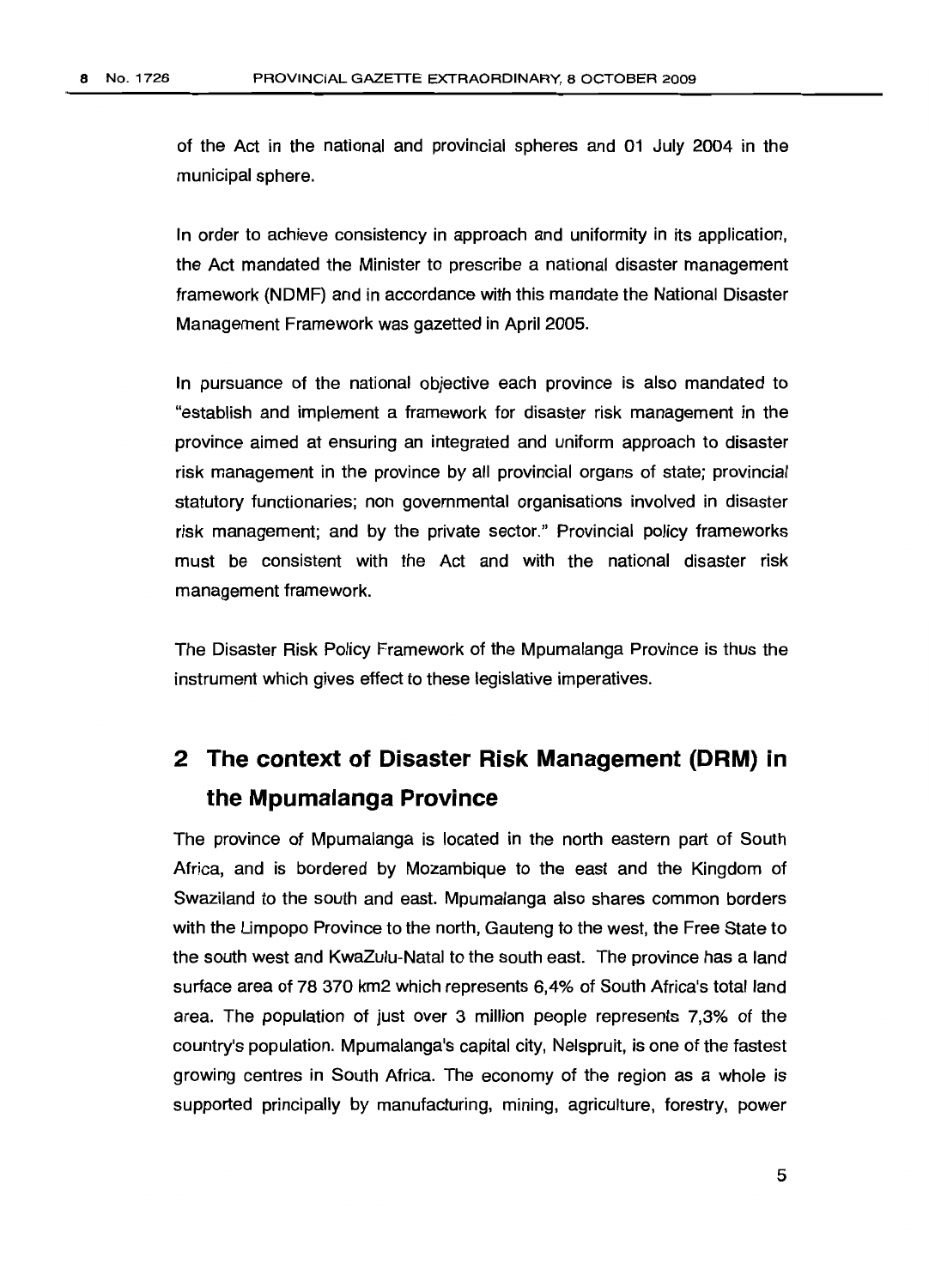generation and tourism. The Mpumalanga climate and topography varies from cool highveld grasslands at 1600m above sea level, through the middleveld and escarpment, to the subtropical lowveld plains towards the Kruger National Park and the private game reserves on the eastern border.

The Mpumalanga Province is constantly threatened by hazards of both natural and technological origins. It is increasingly exposed to the devastating effects of a range of severe hydro meteorological events including severe storms; floods; tornadoes; drought and veldt fires. The incidence of epidemic diseases of biological origin affecting humans and livestock has also shown an increase in recent years, Transportation accidents and hazardous material accidents continue to pose major challenges. Despite ongoing efforts to reduce the high levels of poverty and to accelerate the provision of infrastructure and access to services, large numbers of rural people continue to migrate to urban areas in seek of employment. In most instances they have no alternative but to settle in unsafe environments in extremely vulnerable conditions where they are repeatedly exposed to a range of threats including floods, water borne diseases and domestic fires.

Apart from the risks posed to human lives; property and infrastructure by the possibility of shipping disasters, the inherent marine and coastal environmental threats and pursuant economic risks remain a concern.

It is in the context of the disaster risk profile of the Mpumalanga Province that this policy framework pursues the core philosophy of risk reduction through vulnerability reduction and resilience building, by placing priority on developmental initiatives.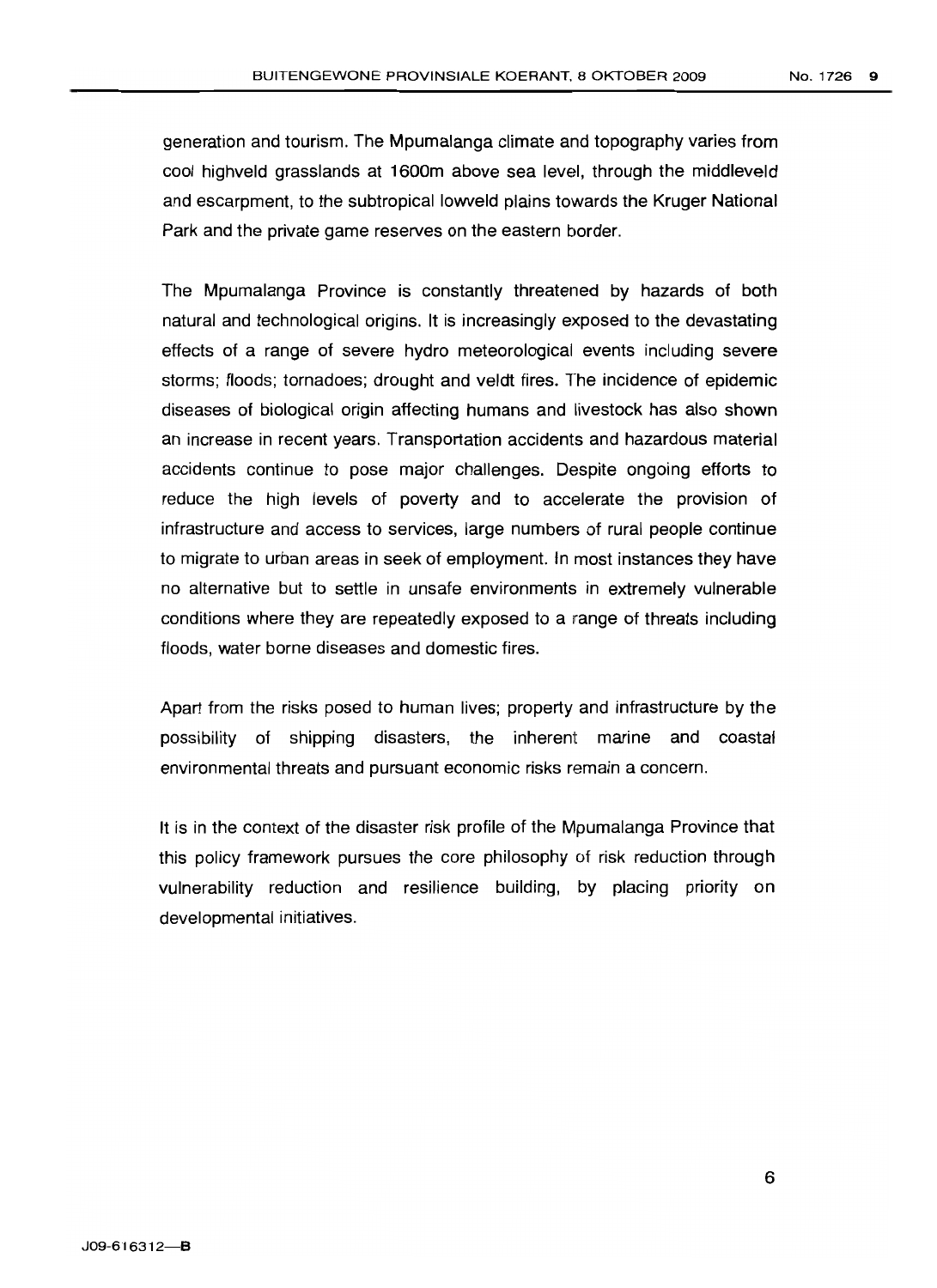# **3 The Mpumalanga Disaster Risk Management Policy Framework (MPDRMPF)**

#### **3.1 Purpose**

The purpose of this policy framework is to provide those with statutory Disaster Risk Management responsibilities (in terms of the Disaster Management Act, 2002; the National Disaster Risk Management Framework, 2005 and other applicable legislation) in the Mpumalanga Province with a written mandate which is coherent, transparent and inclusive; provides the criteria for the systematic management of administrative decisions; stakeholder participation; operational skills; and capacities and achieves uniformity in the:

- development;
- implementation;
- maintenance;
- monitoring and
- assessing of

all policies, plans, strategies, programmes and projects which are aimed at achieving the vision and mission statement; goals; strategic objectives; and key performance indicators for disaster risk management in the Province.

This policy framework also serves to guide the development and implementation of uniform and integrated disaster risk management policy and plans in the municipal sphere.

#### **3.2 Vision**

Our vision is to achieve integrated disaster risk management and to ensure resilient communities within a safe environment in the Mpumalanga Province.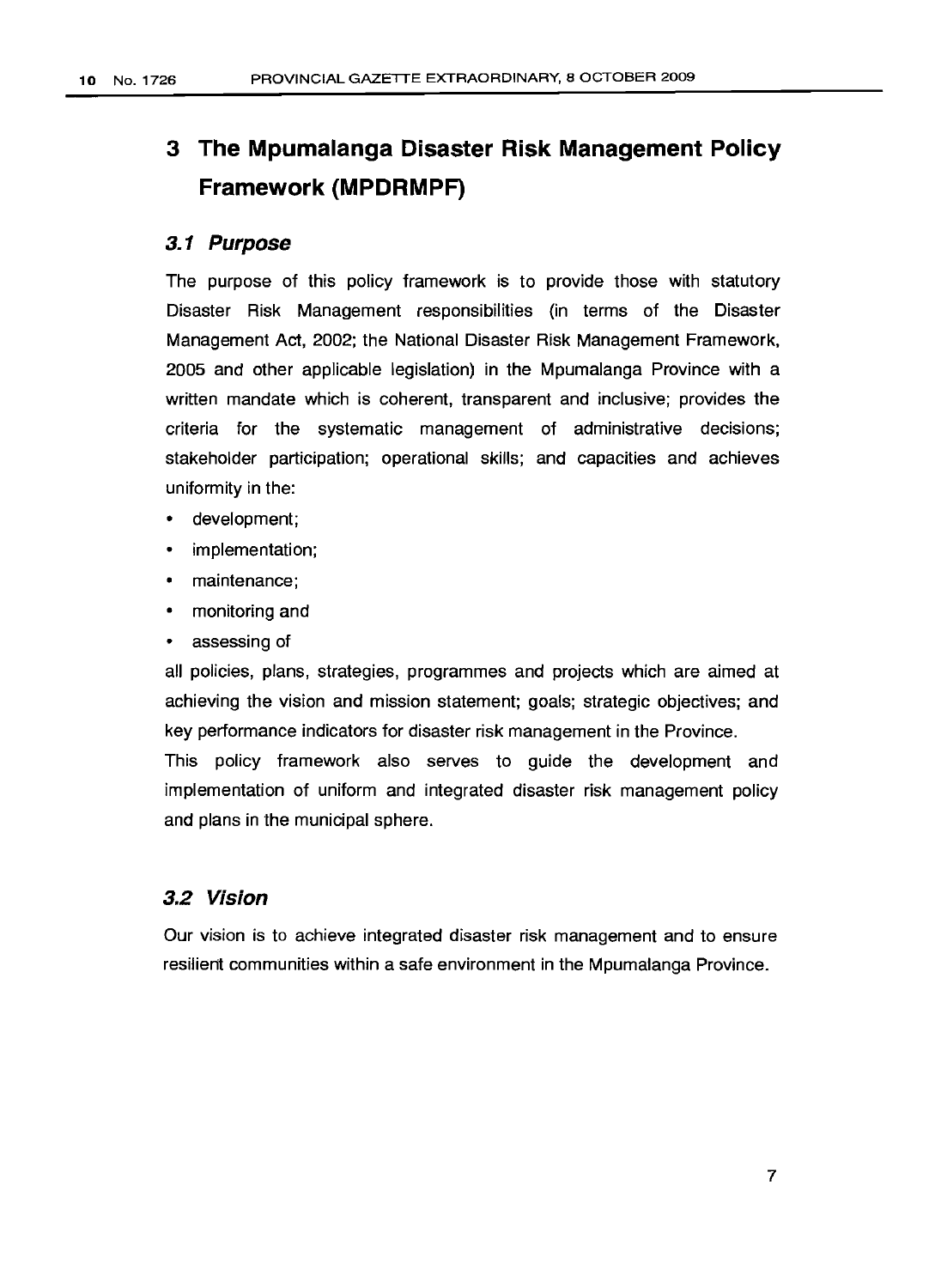#### **3.3 Mission Statement**

Our mission is to entrench effective and efficient management of multidisciplinary and multi-sectoral disaster risk management in the Mpumalanga Province, executed by committed and empowered people.

#### **3.4 Legislation and policies**

This policy framework, which establishes the policy of the government of the Mpumalanga Province for the management of disaster risk in its jurisdiction, is constituted in terms of the Disaster Management Act, 2002; is consistent with the National Disaster Management Framework, 2005; and is compliant with all applicable legislation, regulations, standards, codes and practices for Disaster Risk Management in the Mpumalanga Province.

### **3.5 Scope and structure of the disaster risk management policy framework for the Mpumalanga Province**

In order to support the core concepts of integration and uniformity the disaster risk management policy framework of the Mpumalanga Province is structured in components consistent with those of the NDMF - namely into four key performance areas (KPAs) supported by three performance enablers (PEs) as follows:

- **KPA 1: Integrated Institutional Capacity for DRM**
- **KPA2: Disaster Risk Assessment (DRA)**
- **KPA3: Disaster Risk.Reduction**
- **KPA4: Disaster Response and Recovery**

Although each area of performance is dealt with in a separate chapter there is total interdependence amongst all of the KPAs.

The three facilitate and support the achievement of the objectives of each KPA and are detailed similarly as follows: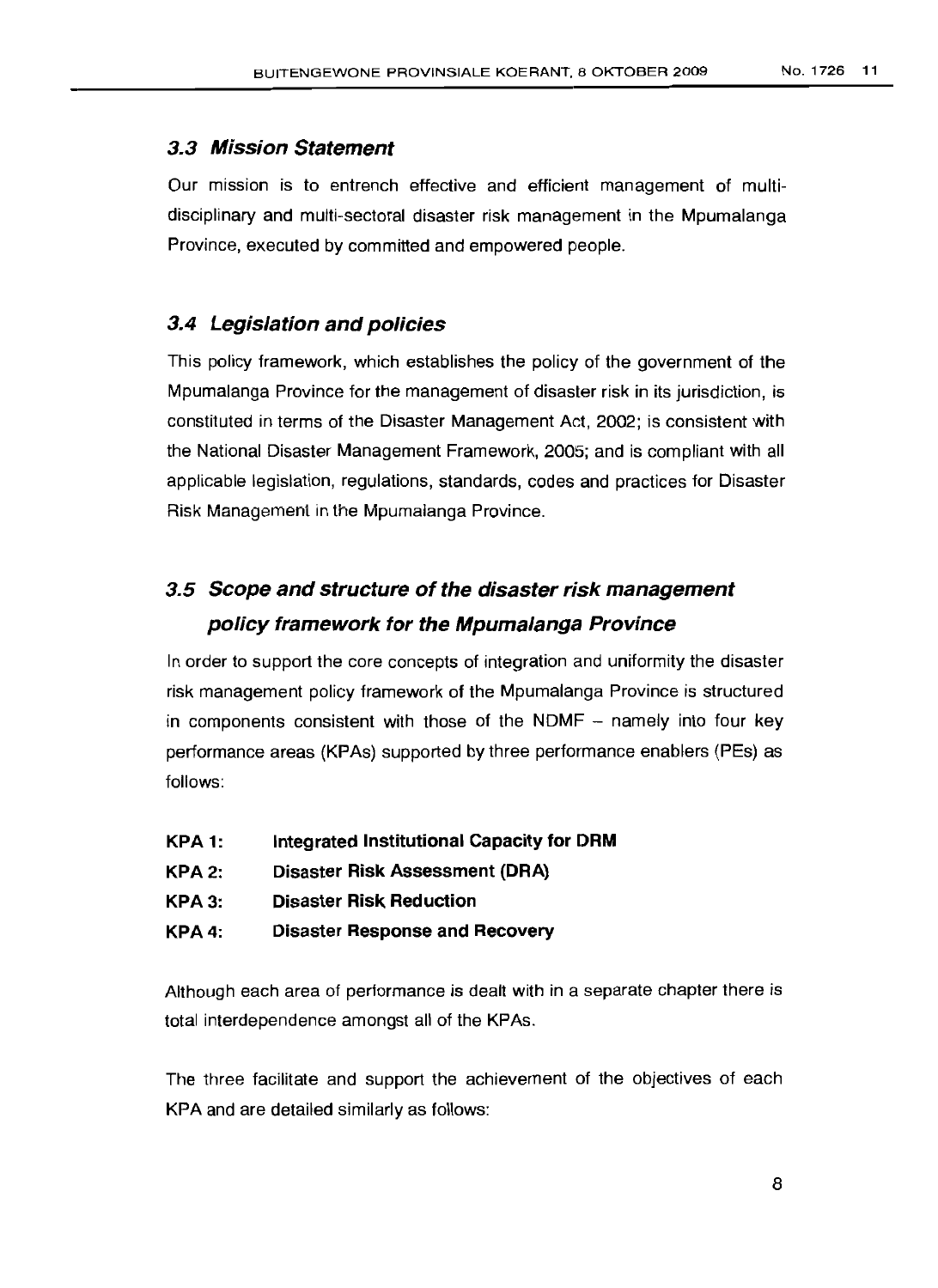- PE 1: Information Management and Communication
- PE 2: Knowledge management
- PE3: Funding

Clearly whilst each performance enabler is applicable to each KPA there are also inextricable interdependencies between the performance enablers themselves.

Diagram 1: The diagram illustrates the interdependencies between the 4 KPAs and 3 PEs in the Mpumalanga DRM Policy Framework



The policy framework is structured with the aim of facilitating easy reference and promoting user friendliness by confining the body of the policy framework to mandatory provisions for giving effect to the Act. The body of the policy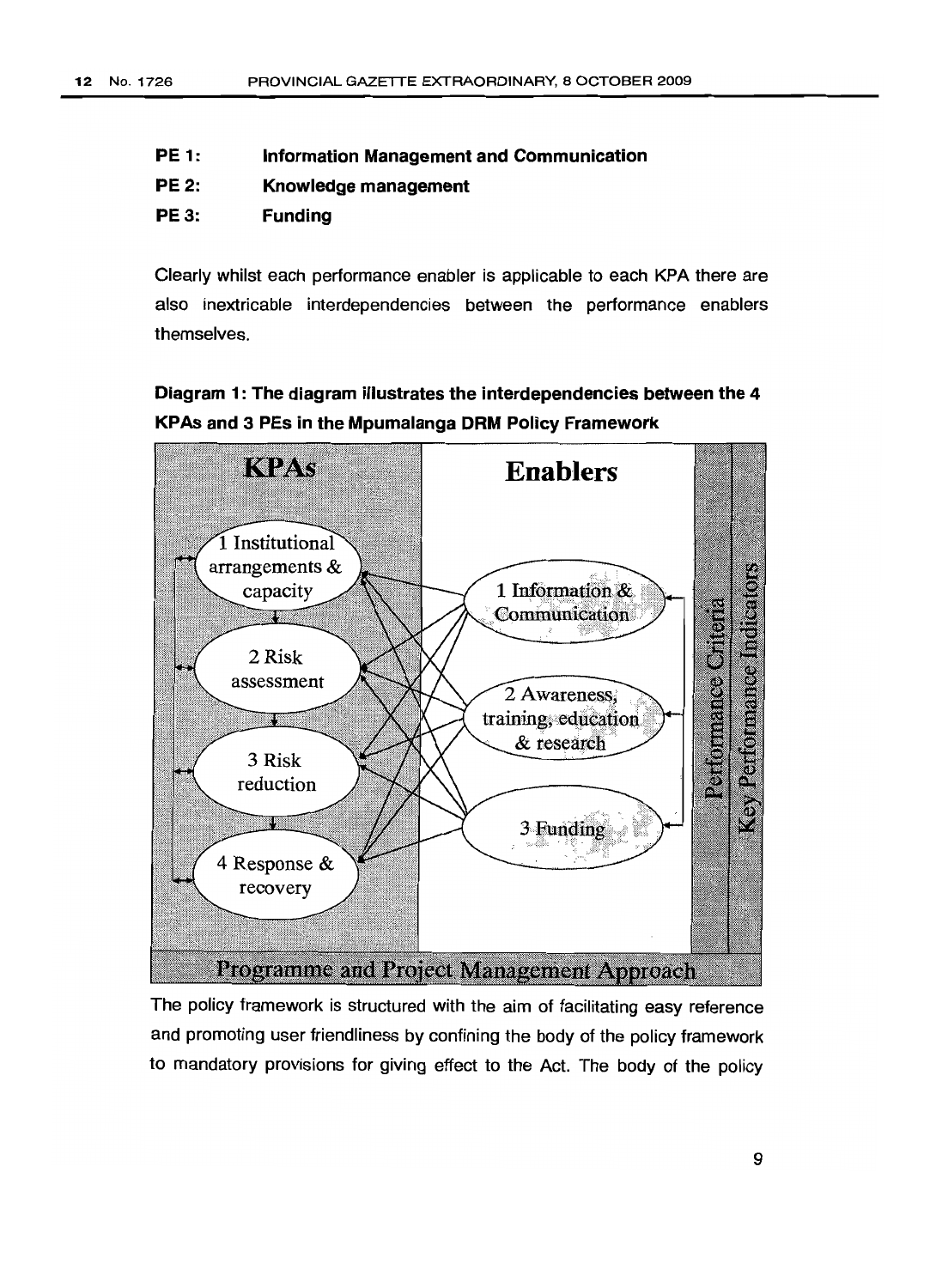framework is then amplified by specific supporting policies which are separated from the main body in cross referenced and hyperlinked sections.

In the policy framework the word *"must"* is used to convey statutory imperatives written in a form that will ensure clear interpretation and will eliminate any ambiguity as to "what" must be done in the execution of each imperative for the relevant KPA or PE.

The body of the policy framework assigns categorical responsibilities to ensure clarity as to "who" must execute the imperative; concise criteria are defined to provide clear parameters as to " $how$ " and " $why$ " the imperative must be executed; and where relevant, time intervals are provided to define "when" and/or how frequently it must be done.

The supporting policy establishes specific parameters for complying with the relevant imperatives of each KPA or PE. These parameters include a range of components and mechanisms such as terms of reference; organisational and administrative arrangements; the scope of responsibilities and/or activities; operating protocols; templates and good practice standards.

Furthermore, in compliance with the Act, Key Performance Indicators (KPls) are included in the supporting policy for each KPA or PE, to provide the mechanisms against which the application of legislation and policy can be evaluated.

The supporting policy is thus the legal instrument aimed at ensuring that the national objective of uniformity and integration in the execution of disaster risk management legislation and policy in the province is achieved, and therefore carries equal statutory obligation and status as does that of the body of the policy framework.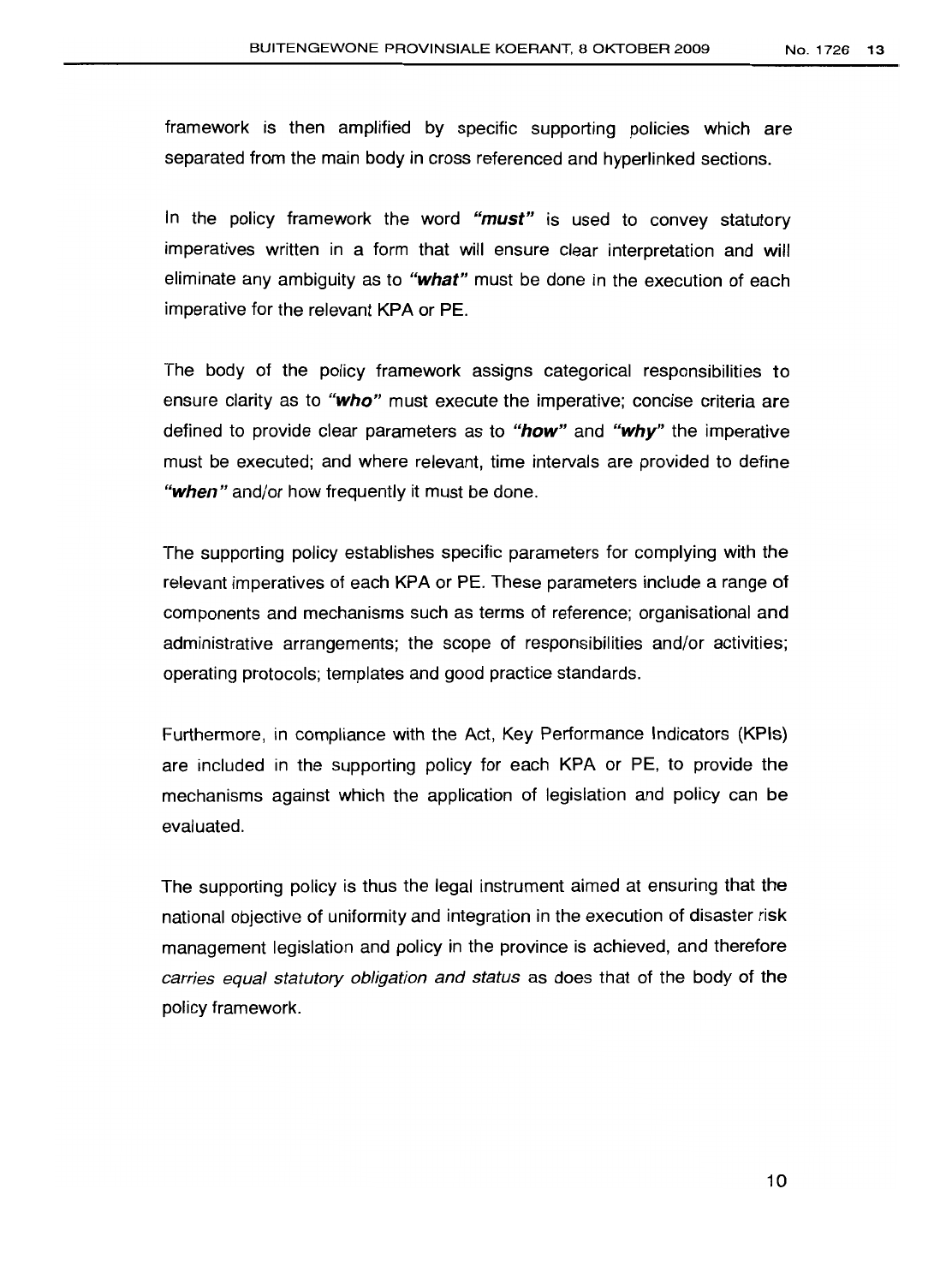**Diagram 2: The scope and structure of the Mpumalanga DRM policy framework**

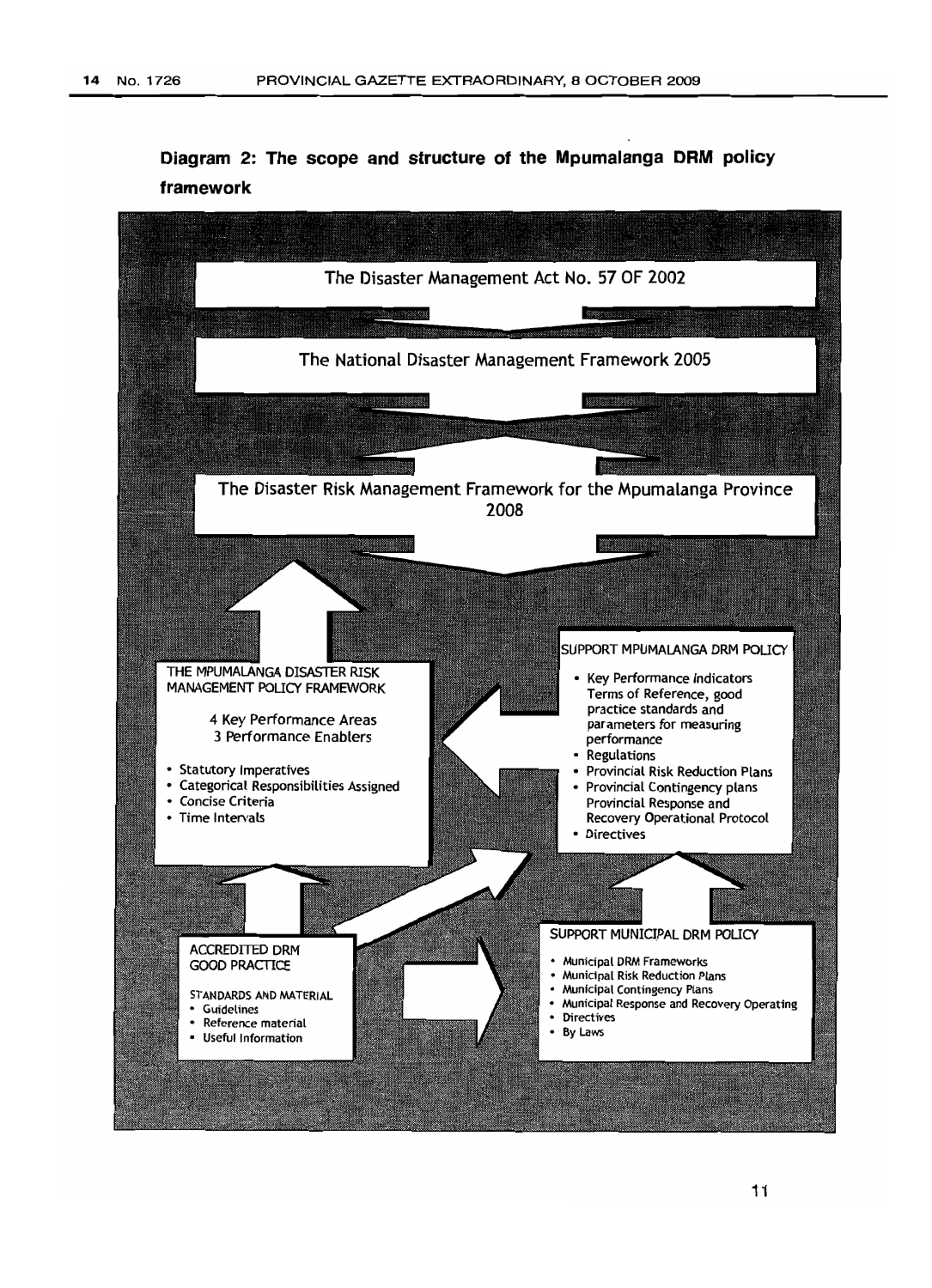### **4 Custodian of the Mpumalanga DRMPF**

The Head of the Disaster Risk Management Centre of the Mpumalanga Province is the custodian of the Disaster Risk Management Policy Framework and must ensure the regular review and updating of the plan.

The Head of the Centre must ensure that the procedures for the establishment and implementation of the policy framework and any amendments thereto, as prescribed by section 28 of the Act are executed; and that copies of the policy framework as well as any amendments thereto are submitted to:

- the National Disaster Management Centre (NDMC); and
- the Disaster Risk Management Centre of each of the 3 district municipalities in the province.

### **5 Key Performance Area 1: Integrated Institutional Capacity for Disaster Risk Management**

The Provincial Disaster Risk Management Centre (PDRMC) must establish and maintain integrated institutional capacity for the development and implementation of disaster risk management policy and legislation in Mpumalanga

### **Diagram 3 overleaf illustrates the arrangements for Integrated Institutional Capacity for DRM in** Mpumalanga

- Solid Magenta Lines indicate policy making arrangements
- \_\_ Solid blue lines indicate arrangements for the direction and execution of policy
- " - Broken red lines indicate arrangements for stakeholder participation

of the construction of a monopole and the construction of the construction of the construction of the construction of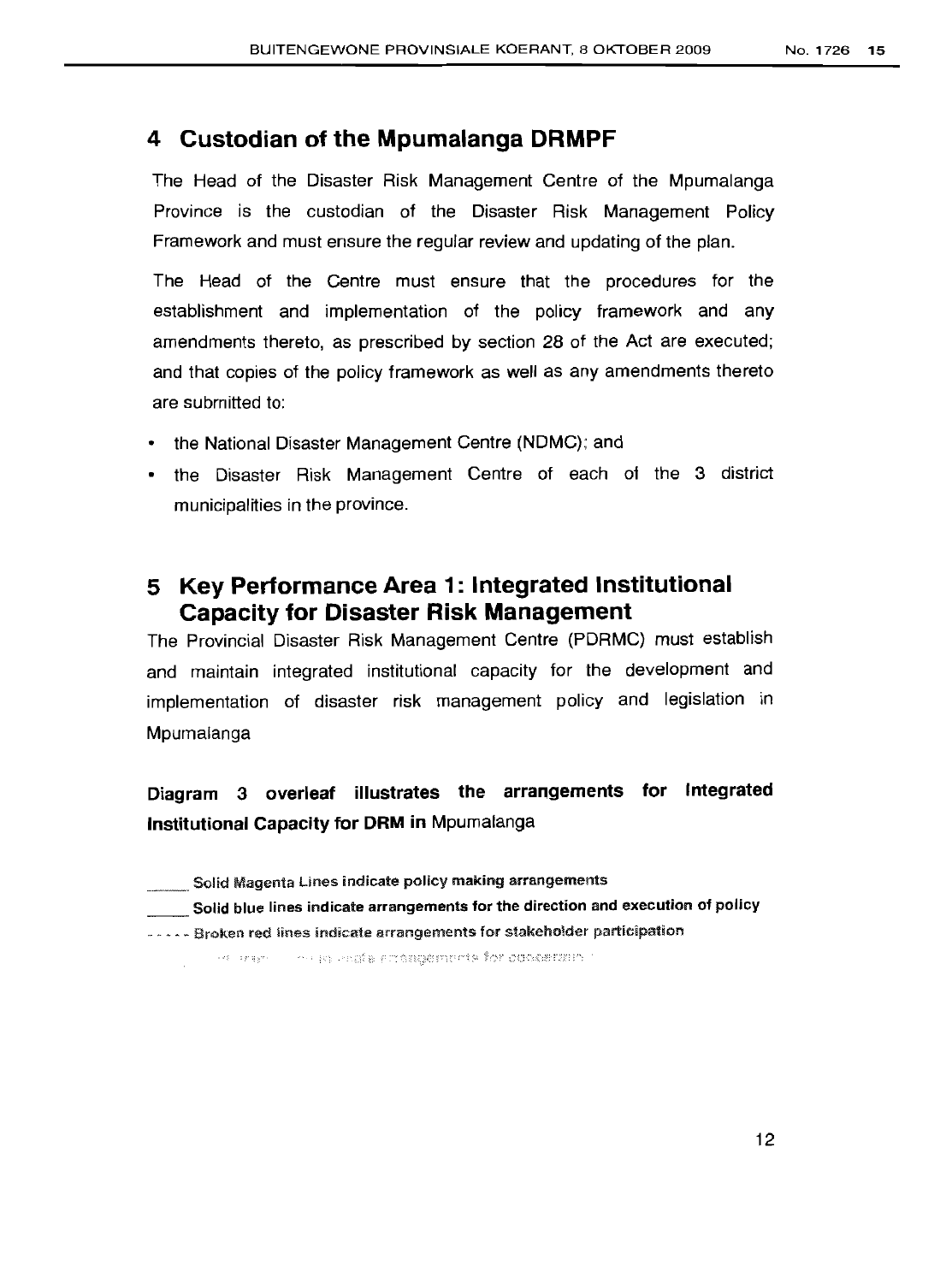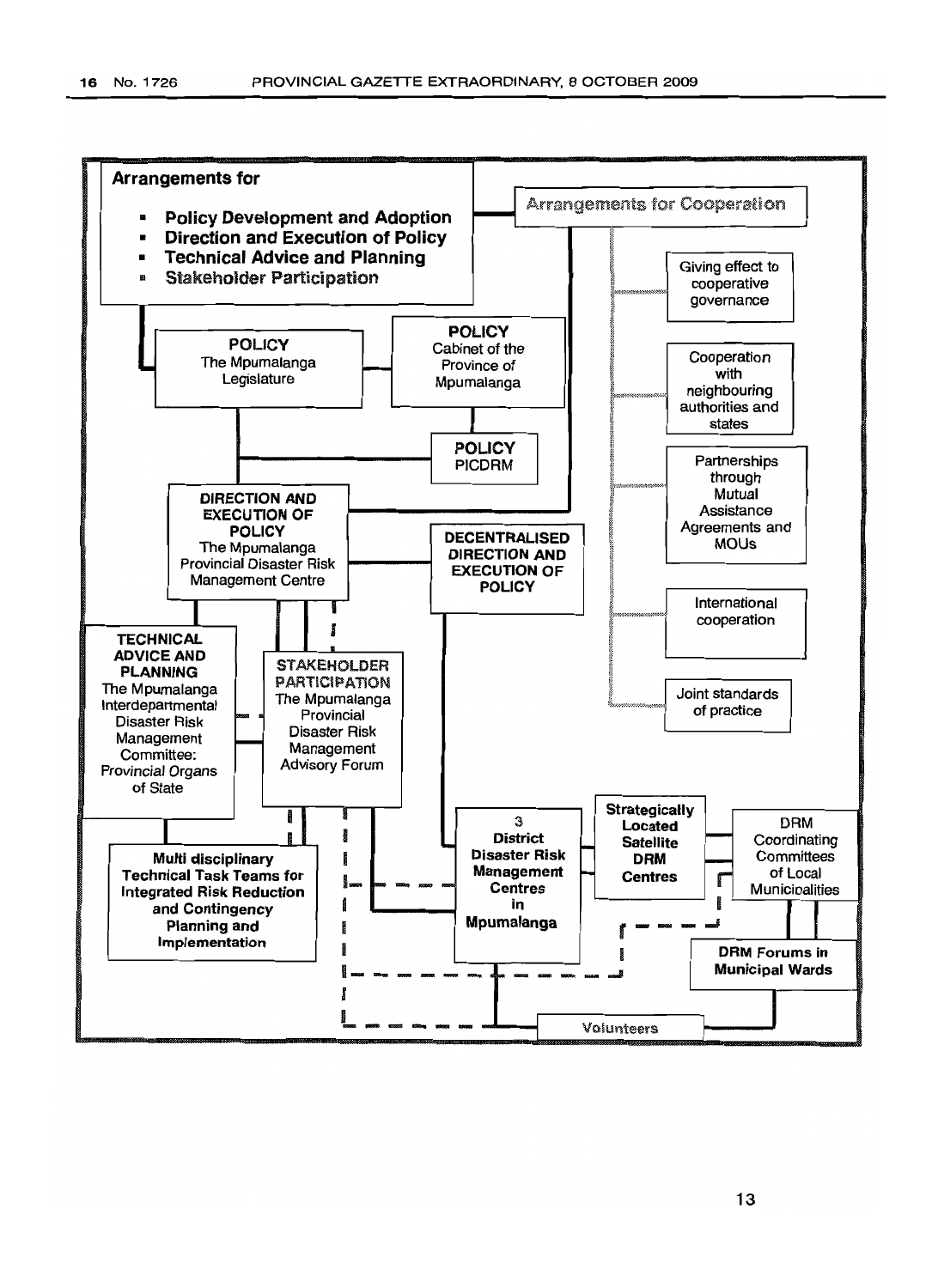#### **5.1 Policy development and adoption**

The Premier must establish a Provincial Intergovernmental Committee for Disaster Risk Management (PICDRM) in Mpumalanga Province.

The Member of the Executive Council (hereinafter referred to as the MEC) responsible for the department in which the Disaster Risk Management Centre is located, is the chairperson of the Mpumalanga PICDRM.

The MEC must, in terms of section 126 of the Constitution, assign the powers and functions as determined in the Disaster Management Act to district municipalities within Mpumalanga Province.

The Mpumalanga PICDRM is accountable to the Provincial Executive Council and must function in accordance with documented terms of reference approved and adopted by the Executive Council. The terms of reference must be documented as supporting policy to this framework<sup>1</sup>.

The Mpumalanga PICDRM must establish mechanisms for the development and adoption of disaster risk management policy and legislation for the province<sup>2</sup>.

#### **5.2 Integrated direction and execution ofpolicy**

The Premier must establish a disaster risk management centre for the province.

In terms of section 1.2.1 of the National Disaster Management Framework, the Mpumalanga Provincial Disaster Risk Management Centre (Mpumalanga PDRMC) (hereinafter referred to as the centre) must be located closest to the highest level of decision making in the Province and should have the authority to cut across departments which have individual responsibilities for disaster

<sup>&</sup>lt;sup>1</sup> SP 1: Terms of reference for the Mpumalanga PICDRM

<sup>&</sup>lt;sup>2</sup> SP 2: The Policy Making Process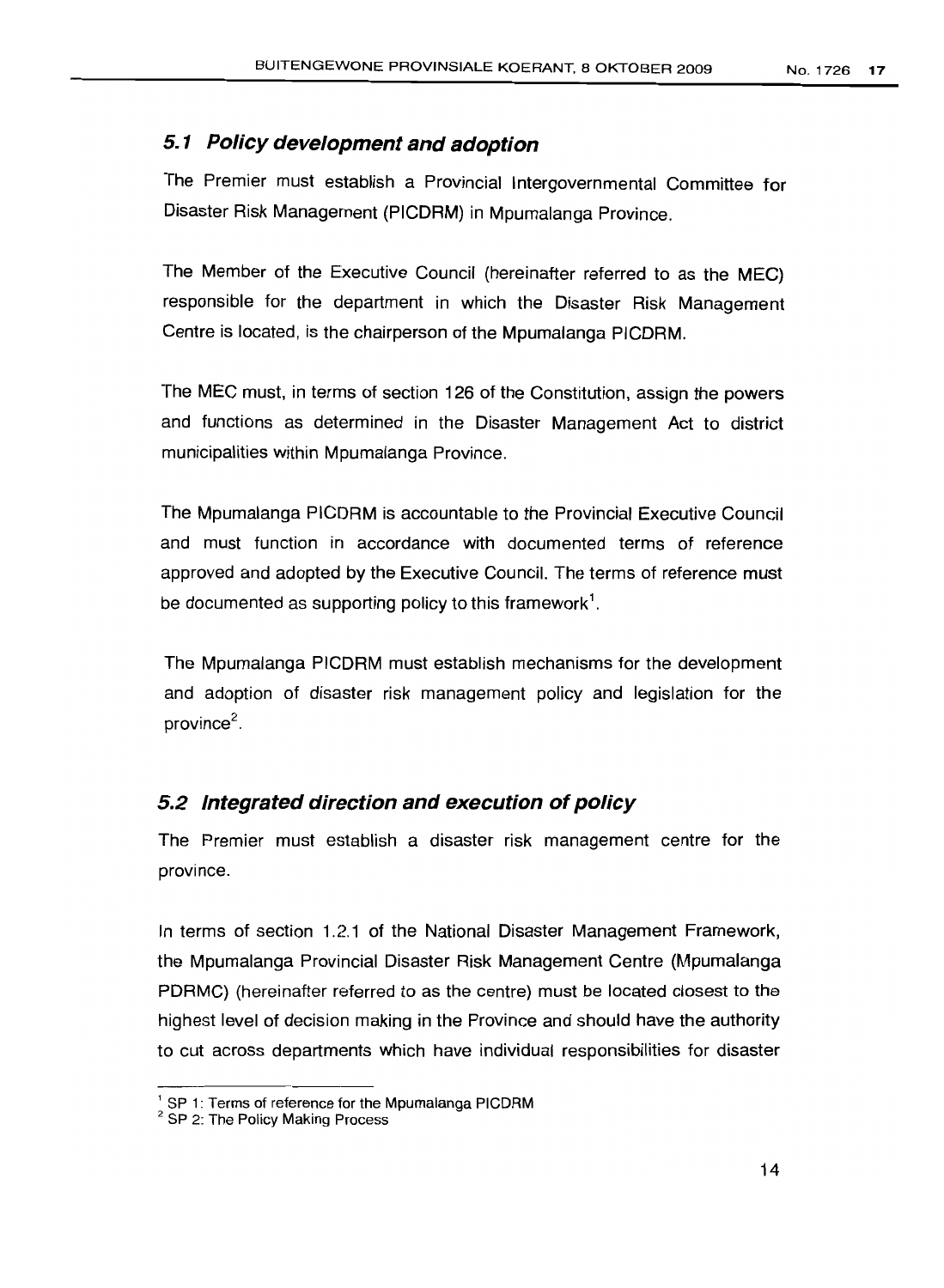risk management. An interim measure until the establishment of a South African disaster risk management authority or similar entity is to locate the centre in the Office of the Premier. This will not only demonstrate the level of the province's commitment to reducing disaster risk in the province and the integration of risk reduction into developmental initiatives, but also facilitates the fast tracking of decision making when disaster strikes and improved disaster risk management planning and implementation.

The Premier must designate the department within which the Mpumalanga PDRMC must function.

#### 5.2.1 Mpumalanga Provincial Disaster Risk Management Centre

In order to enable the centre to optimally perform its statutory responsibilities for the direction and execution of disaster risk management policy in the province, the centre must be adequately resourced in terms of personnel, systems and infrastructure in accordance with standards which comply with the national guidelines and which are approved and adopted by the Provincial Executive Council.

The standards must be documented as supporting policy to this framework".

The centre must be permanently established and fully operational within 2 years of the date of the commencement of the Act.

#### The Head of the Mpumalanga PDRMC

The MEC must appoint a suitably qualified and experienced person as the Head of the Centre".

The Head of the Centre may delegate or assign the functions of office to another official in the event that he or she is absent or otherwise unable to perform the functions of office. The HOD of the department responsible for

<sup>&</sup>lt;sup>3</sup> SP3: Standard for the establishment and functioning of the Mpumalanga PDRMC

<sup>&</sup>lt;sup>4</sup> SP4: Parameters for the appointment of the HoC and key output goals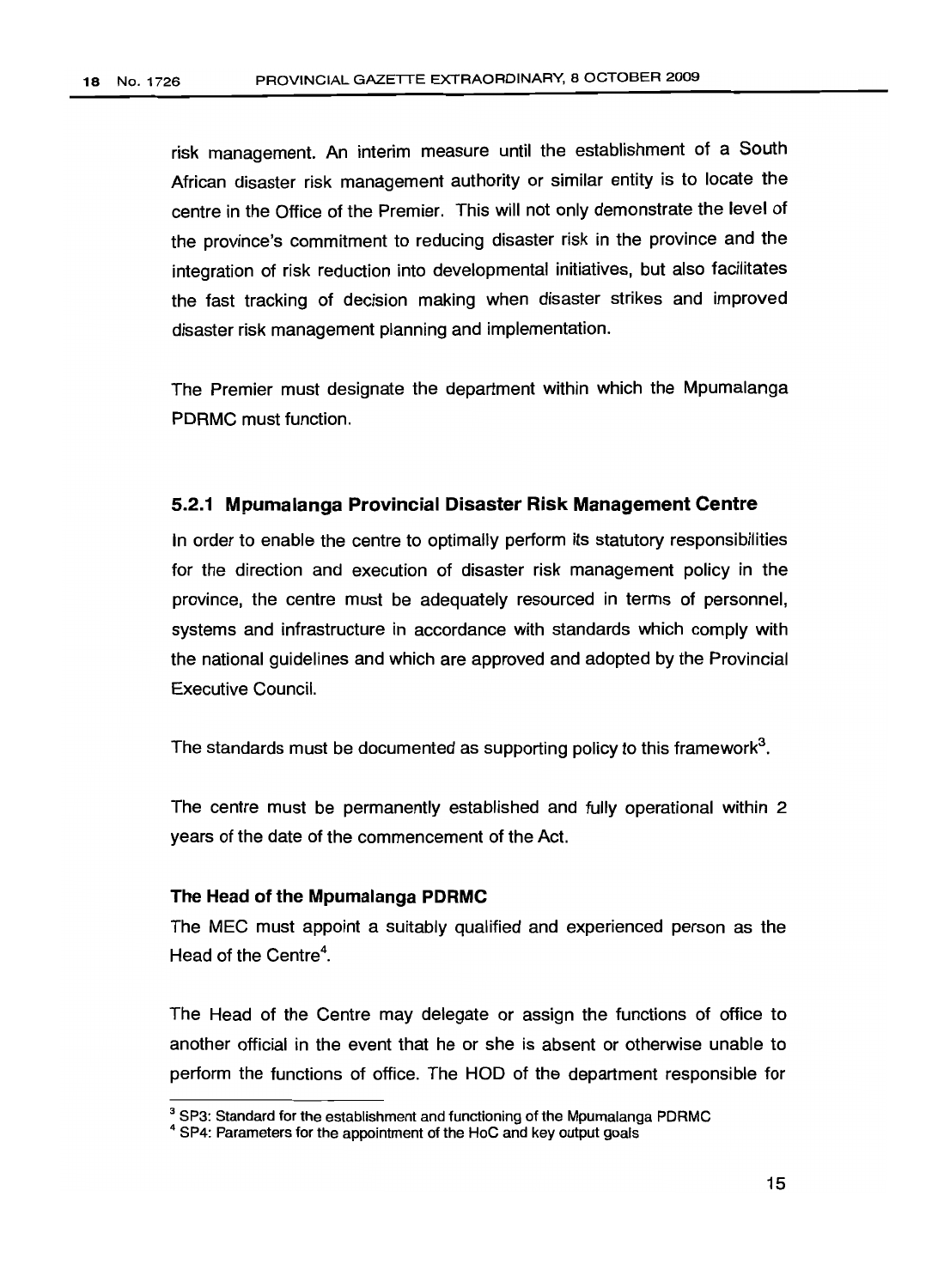administering the Act must give effect to such delegation or assignment of powers.

The person appointed as the Head of the Centre holds office subject to terms and conditions set out in a written employment contract which must include terms and conditions setting performance standards; and to legislation governing the public service.

The Head of the Centre is responsible for the exercise by the centre of its powers and the performance of its duties in accordance with section 30(1) of the Act and takes all the decisions of the centre in the exercise of its powers and the performance of its duties, except decisions taken by another person in consequence of a delegation by the Head of the Centre.

The Head of the Centre performs the functions of office within the NDMF and the key responsibilities prescribed in the NDMF; and in Mpumalanga PDRMPF; subject to the policy directions of the MEC responsible for administering the Act, acting within the NDMF and Mpumalanga PDRMPF; and in accordance with the administrative instructions of the HOD of the Department in which the Mpumalanga PDRMC is located; and subject to the Public Finance Management Act, 1999.

In compliance with section 36 of the Act, the Head of the Centre must submit a report before 31 March annually, to the MEC who must submit the report to the provincial legislature within 30 days of receipt of the report from the Mpumalanga PORMC. The Mpumalanga PORMC must, at the same time that the report is submitted to the MEC, submit a copy of that report to the NDMC and to each MORMC in the province.

### 5.2.2 **Integrated execution of DRM policy amongst provincial organs of state**

In terms of the Act and the NOMF, each provincial organ of state must determine its role and responsibilities in relation to disaster risk management;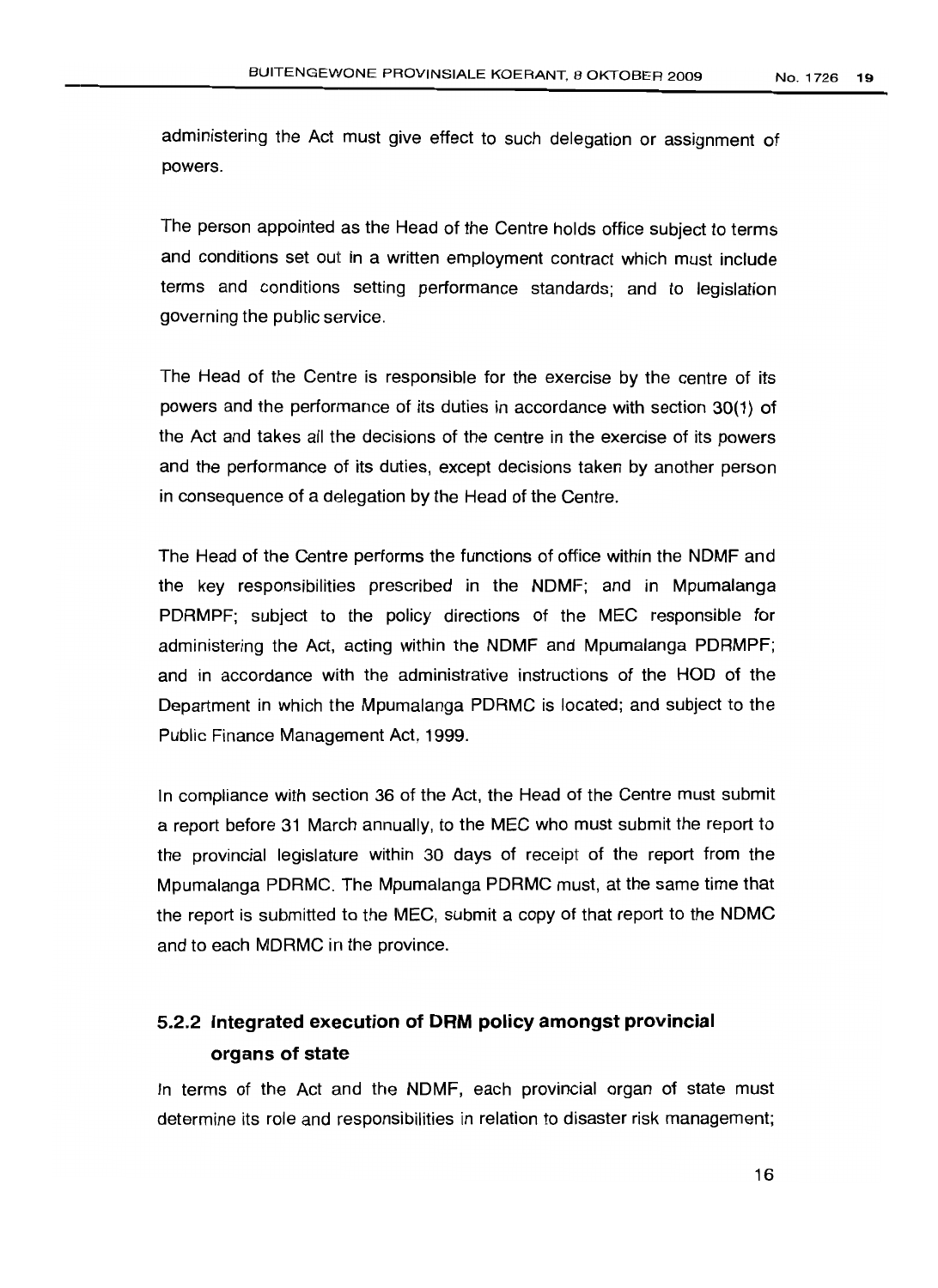must assess its capacity to fulfill those responsibilities; and must develop and implement policy that is relevant for its functional area for the purposes of executing its disaster risk management responsibilities. Where capacity is lacking it must be supplemented by collateral support and the sharing of resources among organs of state, by engaging the assistance of the private sector and non governmental organizations. The parameters of such assistance must be clearly defined in mutual assistance agreements and/or memoranda of understanding which must be included in the policy of the relevant organ of state.

Disaster risk management responsibilities must be integrated into the routine activities of the various sectors and disciplines within the relevant provincial organs of state and their substructures. These responsibilities must be reflected in the job descriptions of the relevant role players in each organ of state and key performance indicators must be provided for the execution of those responsibilities.

The HOD of each provincial organ of state must identify and appoint a person to serve as the focal point for disaster risk management for the department. The responsibilities of DRM focal points must be executed in accordance with the responsibilities detailed in the relevant supporting policy to this framework.

The disaster risk management policy of all provincial organs of state must be developed, approved and adopted within 3 years of the commencement of the Act. Once adopted the relevant policies must be incorporated as supporting policy to this framework<sup>5</sup>.

In order to give effect to the principles of cooperative governance and to ensure integration and uniformity amongst provincial organs of state for the execution of DRM policy, the centre must establish an Interdepartmental Disaster Risk Management Committee (IDRMC) for the province.

<sup>5</sup> SP 5: Policy of provincial organs of state for the execution DRM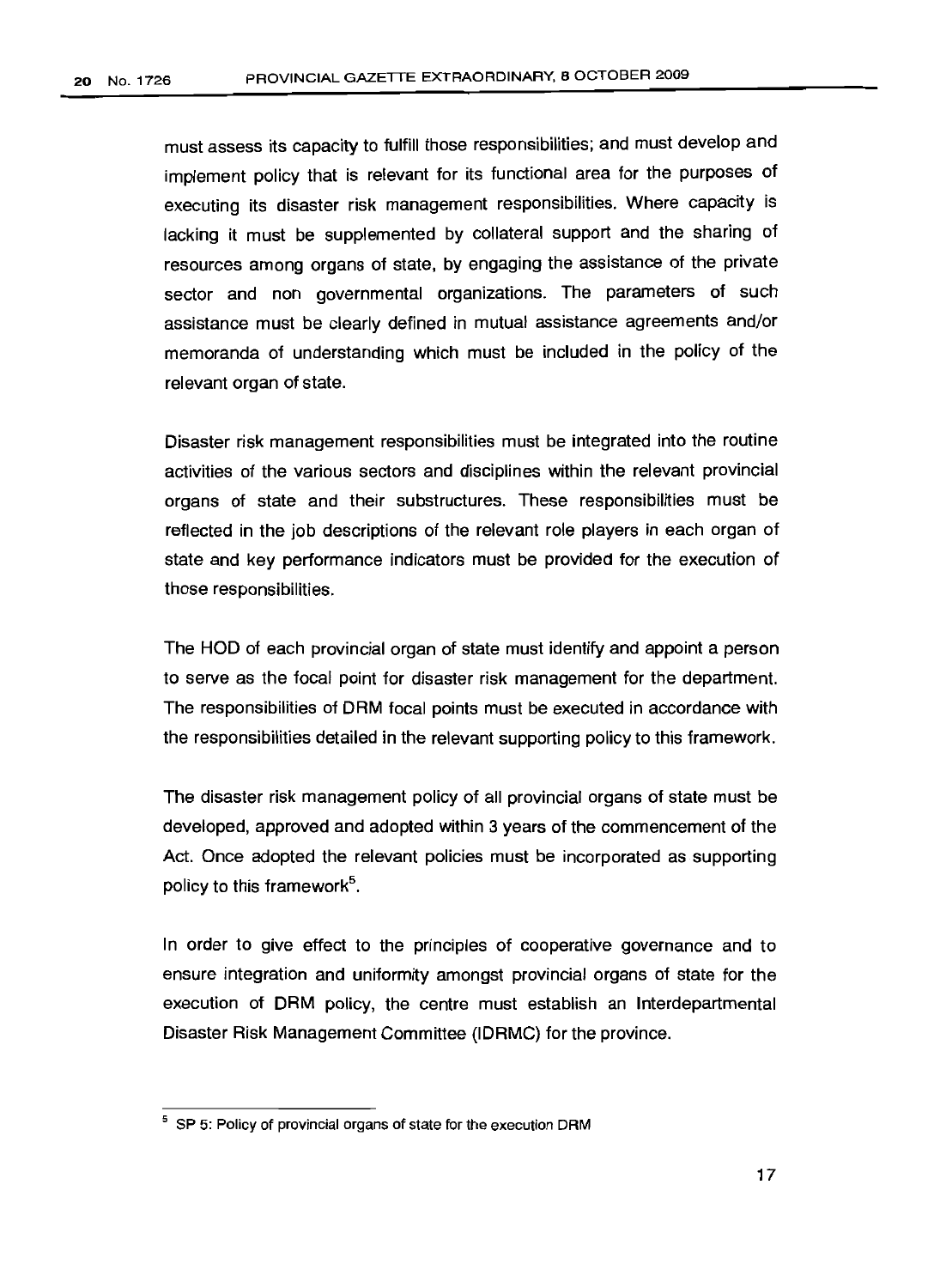The purpose of the IDRMC is to provide a mechanism to ensure the integration of internal planning and the participation of all key departmental functionaries who have statutory responsibilities for disaster risk management or for any other national or provincial legislation aimed at dealing with an occurrence defined as a disaster in terms of section 1 of the Act. The IDRMC must function in accordance with approved and adopted terms of reference, which define the composition, and the scope of the committee's operations. The terms of reference must be documented as supporting policy to this framework<sup>6</sup>.

### 5.2.3 **Integrating the execution of DRM policy between the provincial and the municipal spheres in the province**

The Head of the Centre must establish mechanisms to ensure integration and joint standards of practice in the execution of DRM policy amongst the Heads of Municipal DRMCs in the province and the PDRMC.

The mechanisms must be clearly defined and documented as supporting policy to this framework?

### 5.2.4 **Integrated direction and execution of DRM policy in the municipal sphere in the province**

Each district municipality in the province must establish arrangements for the integrated direction and execution of DRM policy by the said municipalities in the province.

In terms of the Act the heads of disaster risk management centres in the municipal sphere are mandated with important strategic responsibilities for the integrated execution of DRM legislation and policy across the sectors and disciplines. This applies both within the relevant municipality and between local municipalities and the other spheres of government; as well amongst

 $6$  SP 6: Standard for the establishment and functioning of the Mpumalanga IDRMC

 $7$  SP 7: Mechanisms for integrated direction and execution of DRM policy between spheres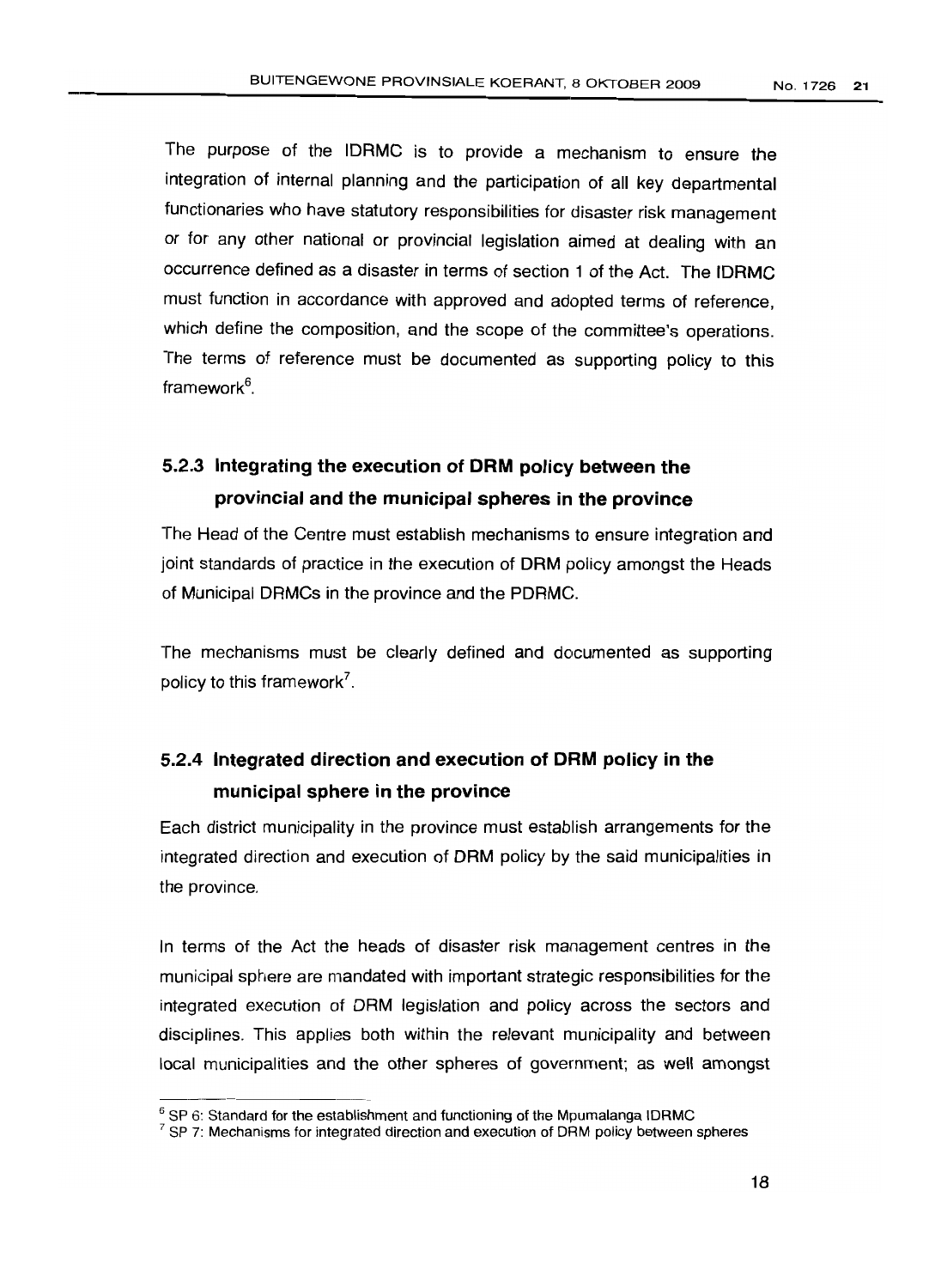external role players. The heads of municipal centres are tasked with statutory responsibility for the exercise by the centre of its powers and the performance of its duties; "and in accordance with the directions of the municipal council, takes all the decisions of the centre" in the exercise by the centre of those powers and the performance of those duties. In addition the execution of the statutory responsibilities of the head of the centre must be undertaken in accordance with the administrative instructions of the municipal manager.

The Councils of District Municipalities in the province must therefore ensure that disaster management centres are placed closest to the highest authority in the municipality if the objectives of the Act are to be pursued.

In order to give effect to national policy and legislation and to ensure integration, uniformity and joint standards of practice municipal arrangements for DRM must include:

- The establishment of MDRMCs in each District Municipality in the province consistent with national guidelines and in accordance with the standards for municipal disaster risk management centres as defined and documented in the supporting policy to this framework;
- The appointment of a Head for each municipal DRMC in the province;
- The establishment of mechanisms within every municipality in the province to ensure the integrated direction and execution of DRM policy and the integration of DRM planning and operations into the Municipal Integrated Development Plan and other development programmes in accordance with the guidelines defined and documented as supporting policy to this framework; and
- In the case of district municipalities decentralised arrangements must be established which must include the establishment of satellite centres in accordance with the guidelines defined and documented as supporting policy to this framework<sup>8</sup>.

<sup>&</sup>lt;sup>8</sup> SP 8: Standard for the establishment of Satellite Disaster Risk Management Centres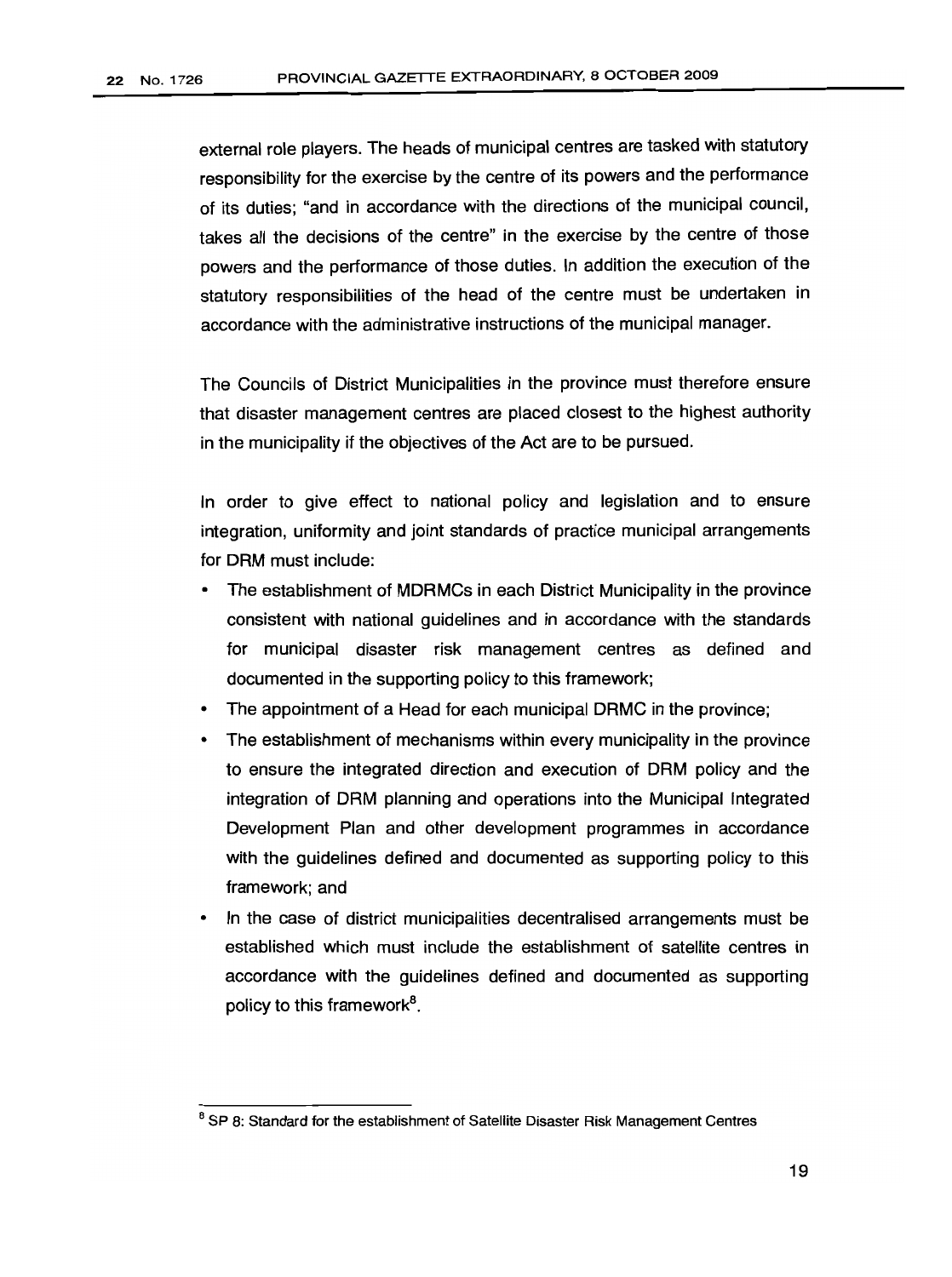### 5.3 Stakeholder participation and technical advice

The centre must establish arrangements to enable stakeholder participation and the engagement of technical advice in DRM planning and operations in the province.

### 5.3.1 Provincial arrangements to engage stakeholder participation and technical advice

Arrangements to enable stakeholder participation and the engagement of technical advice in the province must include but not be confined to:

- The establishment of the Mpumalanga Provincial Disaster Risk Management Advisory Forum (PDRMAF) hereinafter referred to as the forum, composed of representatives of all key DRM stakeholders in the province, including the heads of MDRMCs in the province and of neighbouring authorities; as well as representatives of disaster risk management structures in Mozambique and Swaziland.
- The establishment and tasking of technical task teams for the development and the implementation of plans for disaster risk management based on the disaster risk profile of the province. Plans to be developed by technical task teams must include contingency plans for known priority risks; operational plans for response and recovery; vulnerability reduction plans; and plans for specific priority risk reduction programmes and projects; including any projects and programmes originating from the Mpumalanga DRM strategic planning process; and any other disaster risk management programmes and operations for the province. Technical task teams must develop their own terms of reference which define the minimum composition, the scope of operations, responsibilities, reporting, budgeting and time frames for each project;
- The forum and technical task teams must function in accordance with terms of reference which define the composition and the scope of the forum's operations and which are documented as supporting policy to this framework";

<sup>&</sup>lt;sup>9</sup> SP 9: Standard for the establishment and functioning of the Mpumalanga PDRMAF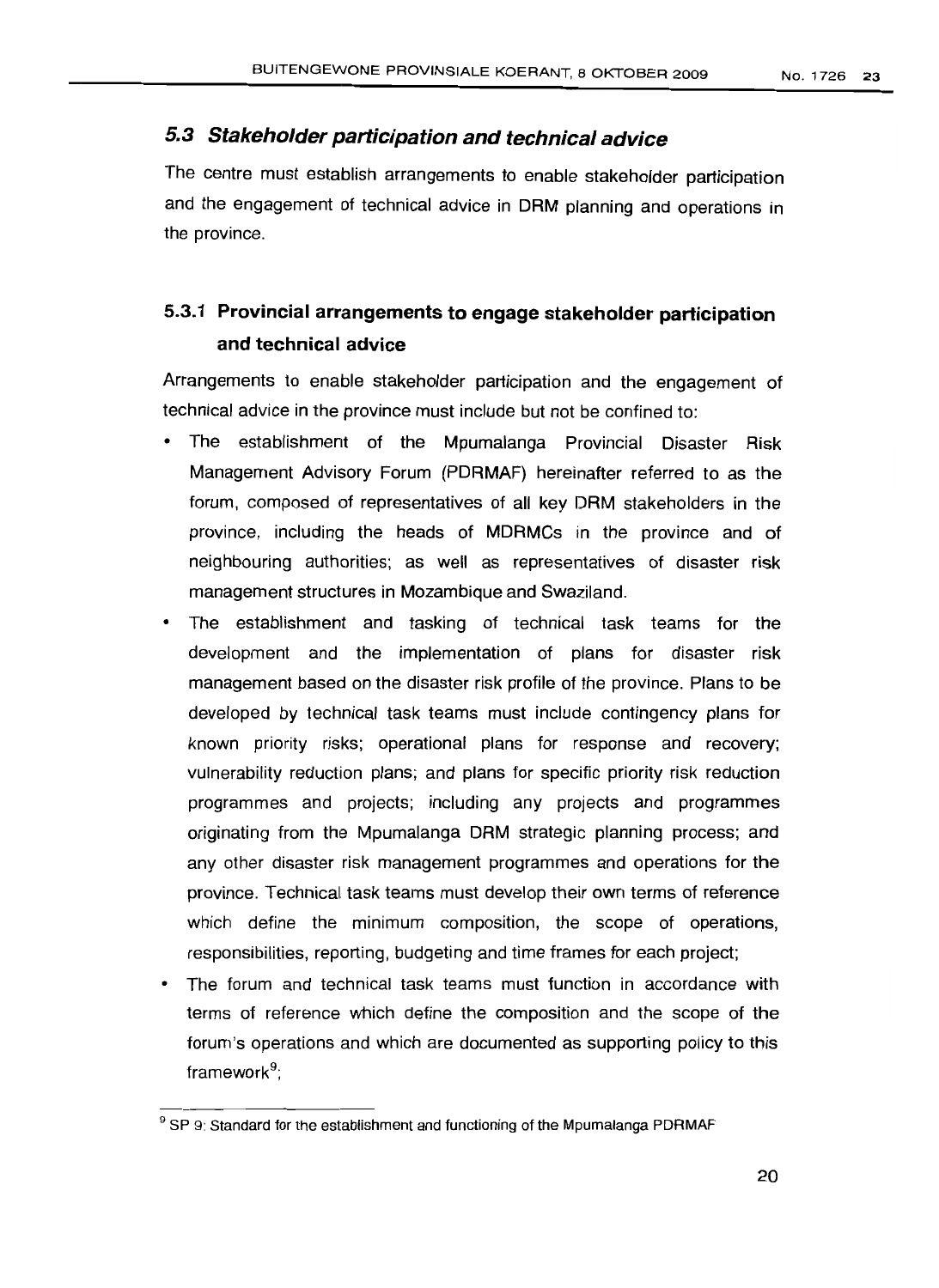- The development, adoption and implementation of a programme for the recruitment, training and participation of volunteers in DRM in the province<sup>10</sup>; and
- The management of all DRM projects undertaken in the province must be methodologically and technologically compliant with the specifications approved and adopted by the National Disaster Management Centre<sup>11</sup>:

### 5.3.2 Municipal arrangements to engage stakeholder participation and technical advice

Arrangements to enable stakeholder participation and the engagement of technical advice in municipalities must include but not be confined to:

- The establishment of a Municipal Disaster Risk Management Advisory Forums (MDRMAF) in each District Municipality in the province. Municipal disaster risk management advisory forums must be composed of representatives of all key DRM stakeholders in the relevant municipality; the head/s of neighbouring MDRMCs; representative/s of the provincial disaster risk management centre. Municipal disaster risk management advisory forums must function in accordance with terms of reference which define the minimum composition and their scope of operations. Such terms of reference must be included in the disaster risk management policy framework of the relevant municipality;
- The establishment and tasking of technical task teams for the development and the implementation of municipal plans for disaster risk management which must include risk reduction plans based on the findings of disaster risk assessments. Plans to be developed by technical task teams must include contingency for known priority risks; for response and recovery operations; for vulnerability reduction; and for specific priority risk reduction programmes and projects for high risk groups, communities, areas and developments with multiple vulnerabilities; and for any other relevant disaster risk management programmes and operations in the municipality. Technical task teams must function in accordance with terms

<sup>&</sup>lt;sup>10</sup> SP 10: Programme for the recruitment, training and participation of volunteers in DRM

<sup>&</sup>lt;sup>11</sup> SP 11: National Directive: Approved and adopted project management methodology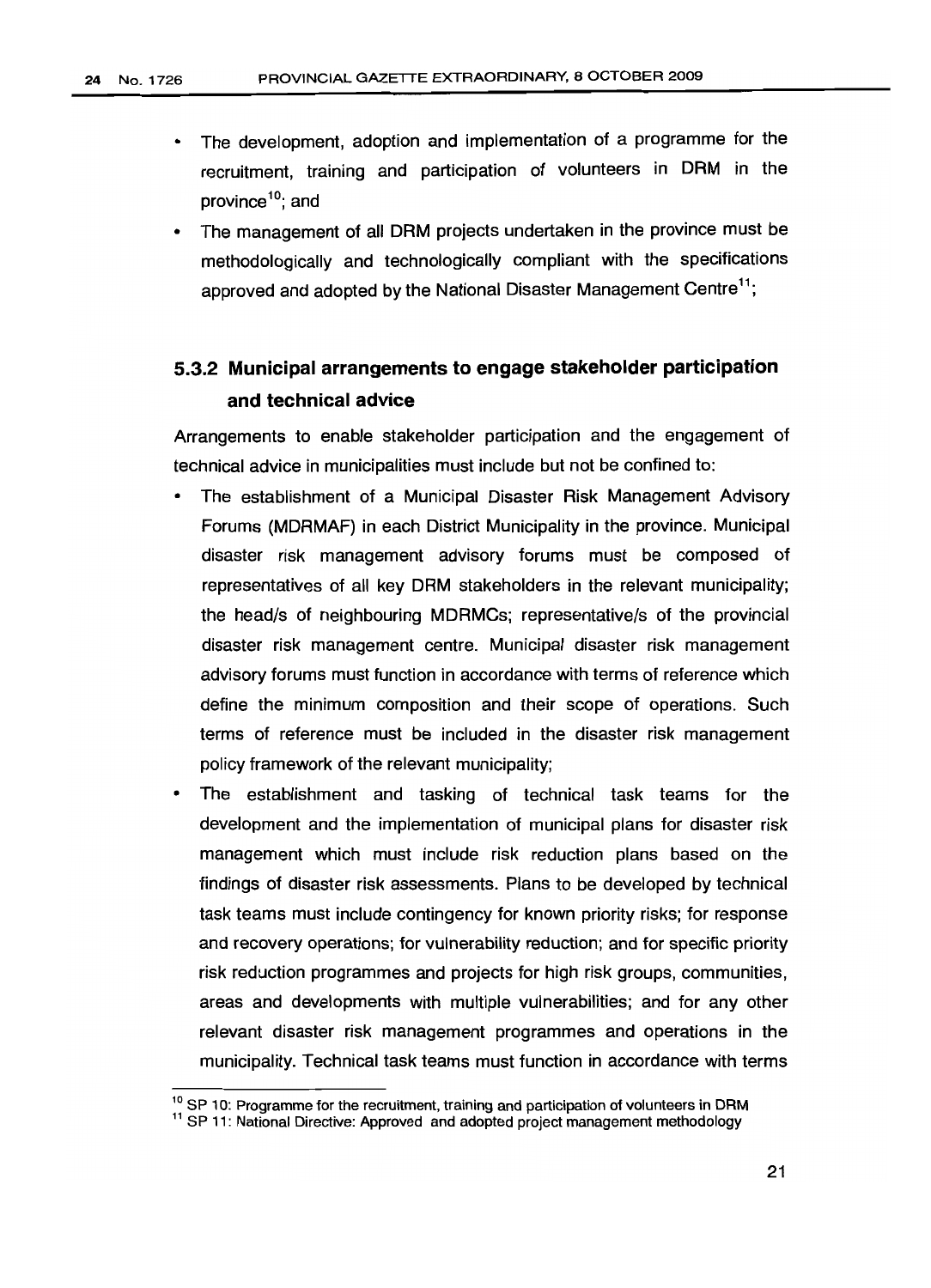of reference which define the minimum composition, the scope of operations, reporting, budgeting and time frames for each technical task team. Such terms of reference must be included in the policy disaster risk management policy framework of the relevant municipality;

- The management of all DRM projects undertaken in the municipality must be methodologically and technologically compliant with the specifications approved and adopted by the National Disaster Management Centre; and
- The development, adoption and implementation of standards for the establishment of integrated institutional arrangements and planning in the metropolitan, district and local municipalities in the province including in municipal wards.

### **5.4 Cooperation with national and municipal spheres, neighbours and international role players**

The centre must establish mechanisms to ensure the application of the principles of cooperative governance and to establish links with neighbouring provinces and with Mozambique and the Kingdom of Swaziland for the purposes of integrating and coordinating DRM initiatives, planning and operations; establishing joint standards of practice; as well as to foster cooperation with international role players in DRM.

#### **5.4.1 Cooperative governance**

The centre must establish and maintain mechanisms to ensure that effect is given to the principles of cooperative governance which must include but not be confined to:

• The development of mechanisms to strengthen capacity by facilitating and fostering partnerships between existing structures, organisations and institutions and engaging existing skills and expertise within provincial and municipal spheres, across provincial and municipal boundaries, with institutions of higher learning, the private sector, NGOs and with communities;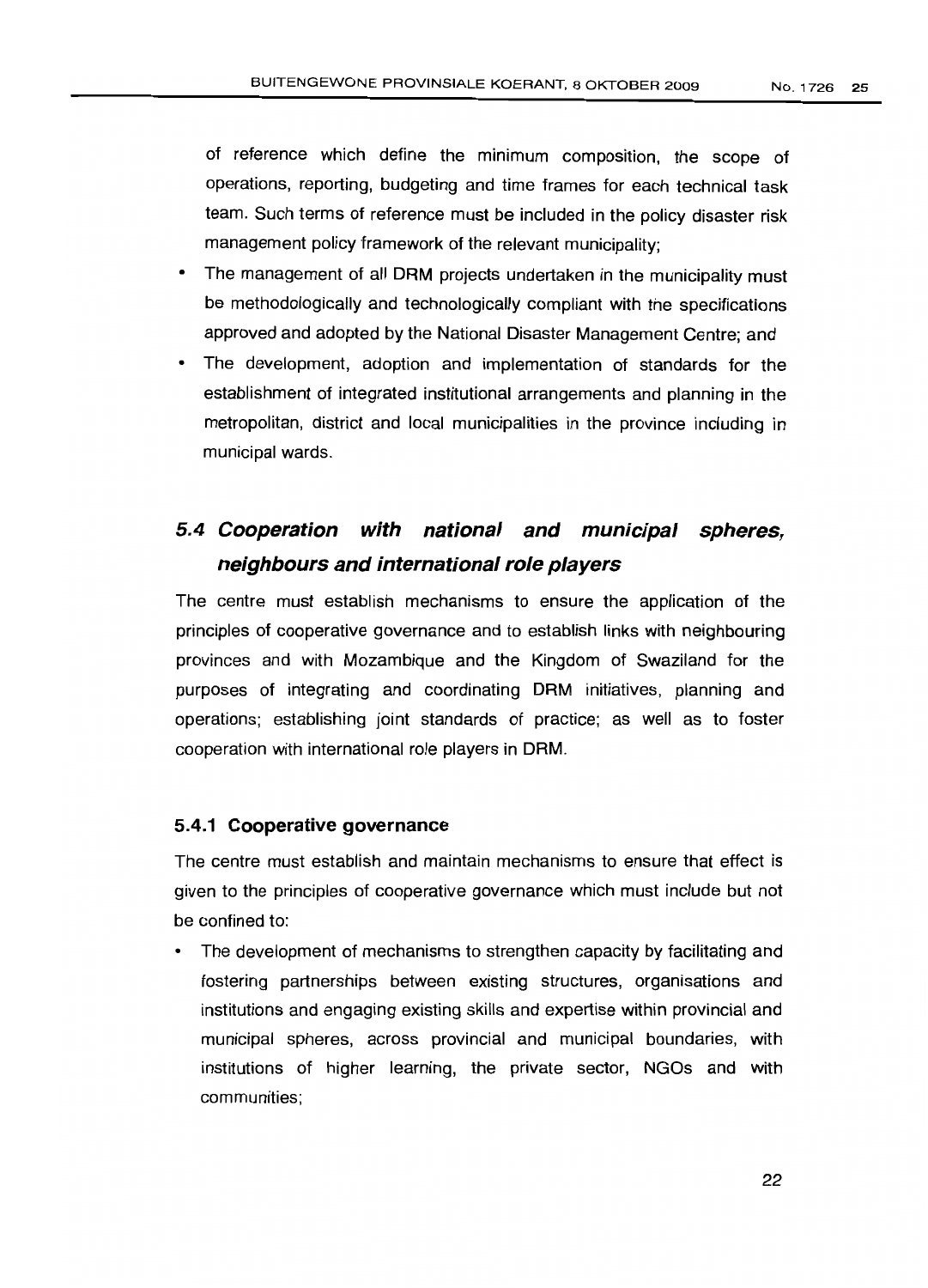- Concluding mutual assistance agreements (MAAs) and memoranda of understanding (MOUs) with such alliance partners; and
- Developing and adopting standards for MAAs and MOUs which are included as supporting policy to this framework; and which are in accordance with the national guideline which provide the legal framework and include the necessary details relating to financial arrangements, reimbursements and liability $12$ .

### **5.4.2 Cooperation with national and municipal spheres and with neighbouring states**

The centre must establish and maintain mechanisms to facilitate cooperation with national and municipal spheres as well as between municipalities which must include but not be confined to:

- Participation by the responsible MEC in the ICDM at National sphere and in MINMEC;
- Participation of the portfolio councillors responsible for DRM in district municipalities in the Mpumalanga PICDRM;
- Participation of SALGA in the Mpumalanga PICDRM;
- Participation of the Head of the Centre in the NDMAF;
- Participation by the Head of the Centre in the meetings of the NDMC with the Heads of PDRMCs;
- The development of and participation in Provincial Disaster Assistance Response Teams (PDARTs);
- Participation by the Head of the Centre in the DRMAFs of the neighbouring provinces of Mpumalanga and in any relevant disaster risk management forums in Mozambique and Swaziland; as well as in planning teams for specific identified priority cross boundary risks;
- Participation of heads of municipal disaster risk management centres in the Mpumalanga PDRMAF;
- Participation by the Head of the MDRMCs in the DRMAFs of neighbouring municipalities;

<sup>&</sup>lt;sup>12</sup>SP 12: Standard for Mutual Assistance Agreements and Memoranda of Understanding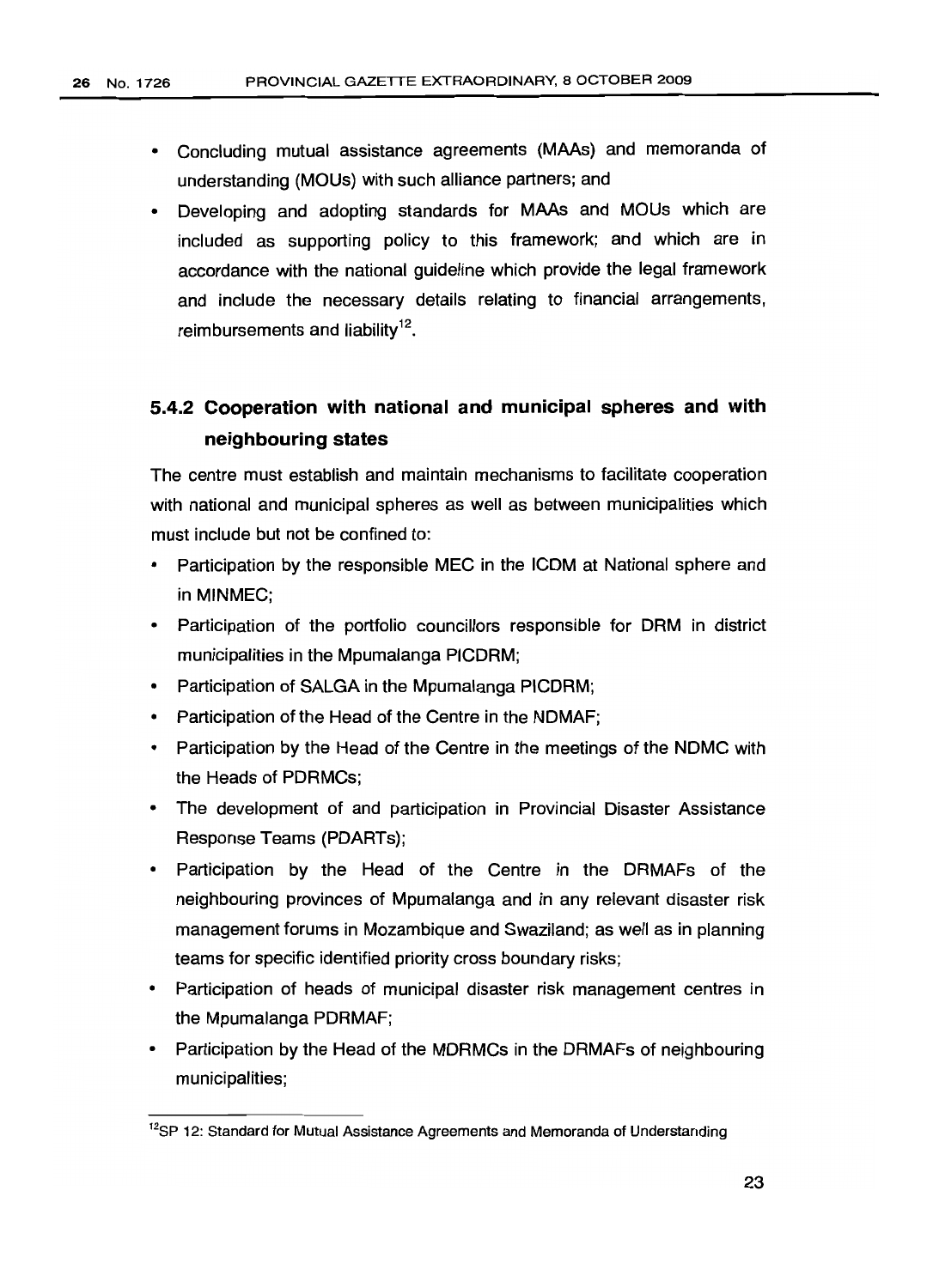- Inviting participation of the heads of neighbouring disaster risk management centres and of relevant disaster risk management structures in Mozambique and Swaziland in the Mpumalanga PDRMAF and in relevant MDRMAFs as well as in planning teams for specific identified priority cross boundary risks;
- Participation by the Head of the PDRMC and of MDRMCs in IDP and other developmental planning structures; and
- Developing and implementing mechanisms for:
	- information sharing
	- standards for information management systems and for strategic communication links
	- compiling directories of institutional role players and resource databases
	- submission of DRM plans, reports and reviews to other spheres and to neighbouring centres

#### 5.4.3 **International cooperation**

The centre must identify and establish mechanisms to enable the province to participate internationally in disaster risk management activities. Mechanisms must include procedures for engaging with expertise and accessing resources available from international relief and humanitarian organisations; offering reciprocal assistance to neighbouring states in respect of applicable disaster risk management expertise and resources, where available; seeking membership of international bodies and professional institutes; and establishing links with disaster management centres, entities and professionals performing similar function in other countries.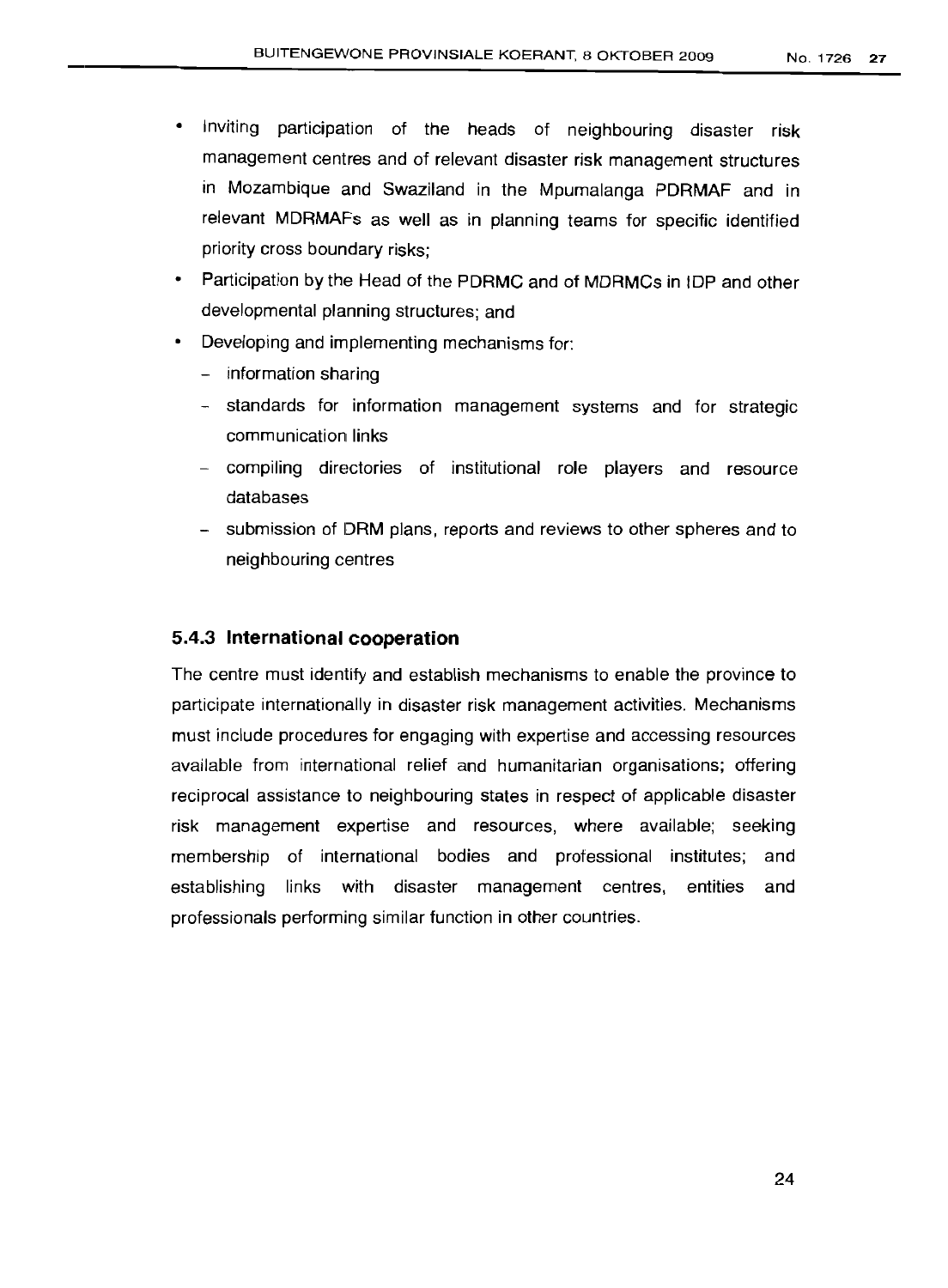# **6 Key Performance Area 2: Disaster Risk Assessment (ORA)**

The centre must develop a standard in accordance with the NDMF and supporting guidelines for the assessment and ongoing monitoring of disaster risk in the province. The standard must inform disaster risk management planning in the province and in municipalities; and the development and application of disaster risk reduction policies; and priority setting for risk reduction programming undertaken by provincial organs of state, municipalities and other role players in the province<sup>13</sup>.

The centre must ensure that the methodology used in all disaster risk assessments undertaken in the province is in accordance with the standard.

The disaster risk assessment standard must establish the criteria for, but need not be confined to, the following elements:

- Assessing disaster risk;
- Generating an Indicative Provincial Disaster Risk Profile (IPDRP) for the province;
- Risk and hazard mapping;
- Interfacing disaster risk assessment findings with disaster risk management planning;
- Responsibilities for monitoring, updating and disseminating disaster risk information; and
- Quality control.

The centre must ensure that all provincial organs of state with disaster risk management responsibilities execute systematic disaster risk assessments prior to the implementation of any risk reduction programme; that disaster risk assessments are an integral component of the planning phase of all developments of provincial significance and of provincially significant initiatives that affect the natural environment; and that disaster risk

<sup>&</sup>lt;sup>13</sup> SP 13: Standard for conducting disaster risk assessments in the Mpumalanga Province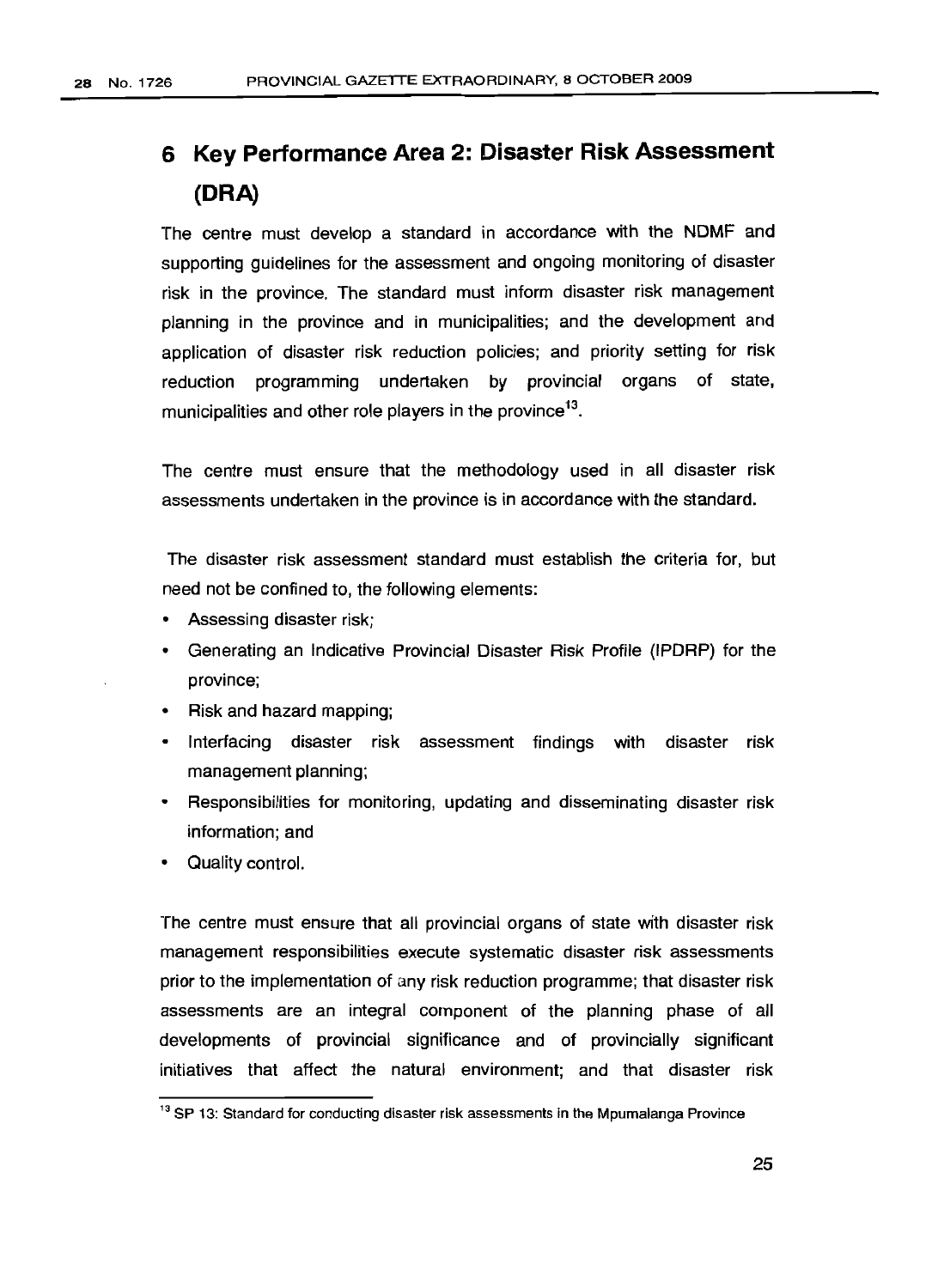assessments are undertaken when indicators suggest changing patterns of risk that could increase the risk of provincially significant disaster impacts.

The centre as well as the provincial organs of state and the municipal disaster centres in the province commissioning disaster risk assessments must appoint a Technical Advisory Committee (TAG) to monitor progress and to assist with the validation and/or interpretation of the findings. The TAC must function in accordance with predetermined terms of reference and in accordance with the mechanisms identified and documented as supporting policy to this framework<sup>14</sup>.

The relevant provincial organs of state; municipal departments and municipal entities must, in consultation with the TAC, determine the intervals at which the review of disaster risk assessments must be undertaken for their functional area.

All proposed disaster risk assessments planned by provincial organs of state and municipalities in the province must be submitted to the provincial centre and to the National Disaster Management Centre for technical review by the TAC before being commissioned.

Reports of all disaster risk assessments conducted by provincial organs of state and municipalities in the province must be submitted to the provincial centre and to the National Disaster Management Centre for the technical validation of findings by the relevant TAC before any plans; projects; programmes; initiatives; risk and hazard maps based on the findings of such assessments are initiated.

<sup>&</sup>lt;sup>14</sup> SP 14: Standard for the establishment and functioning of TACs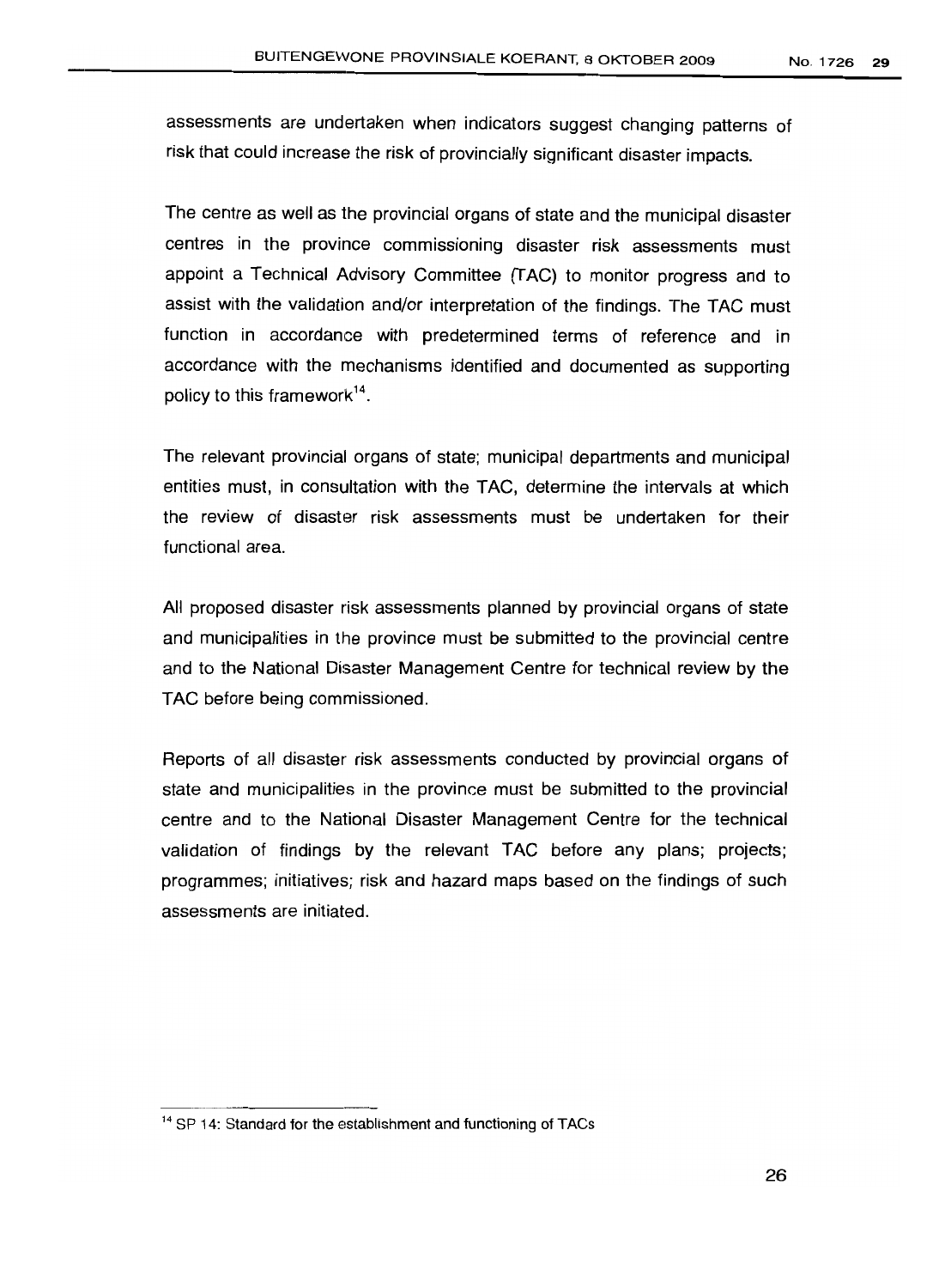### **7 Key Performance Area 3: Disaster Risk Reduction**

Integrated disaster risk management plans and risk reduction programmes must be developed and implemented by all stakeholders with disaster risk management responsibilities in the province and in municipalities in accordance with this policy framework.

#### **7.1 Disaster Risk Management Policy Frameworks**

The centre must develop implement and maintain a disaster risk management policy framework, which is current; provides a coherent, transparent and inclusive policy for the province; which anchors uniformity and joint standards of practice as cornerstones; and is consistent with the national disaster risk management framework.

Each District Municipality in the province must develop and implement a disaster risk management policy framework, which is consistent with the National DMF, and the disaster risk management policy framework of the Mpumalanga Province.

The Mpumalanga PDRMC must submit a copy of its disaster risk management policy framework to the NDMC; to all the MDRMCs in the province; to neighbouring PRMCs; and to other relevant DRM Centres and authorities.

All municipal disaster risk management centres in the province must submit copies of their disaster risk management policy framework to the provincial centre and to neighbouring municipal centres.

The centre must establish mechanisms to be followed for processing the establishment of, or any amendments to, provincial DRM policy frameworks; as well as for all municipal disaster risk management policy frameworks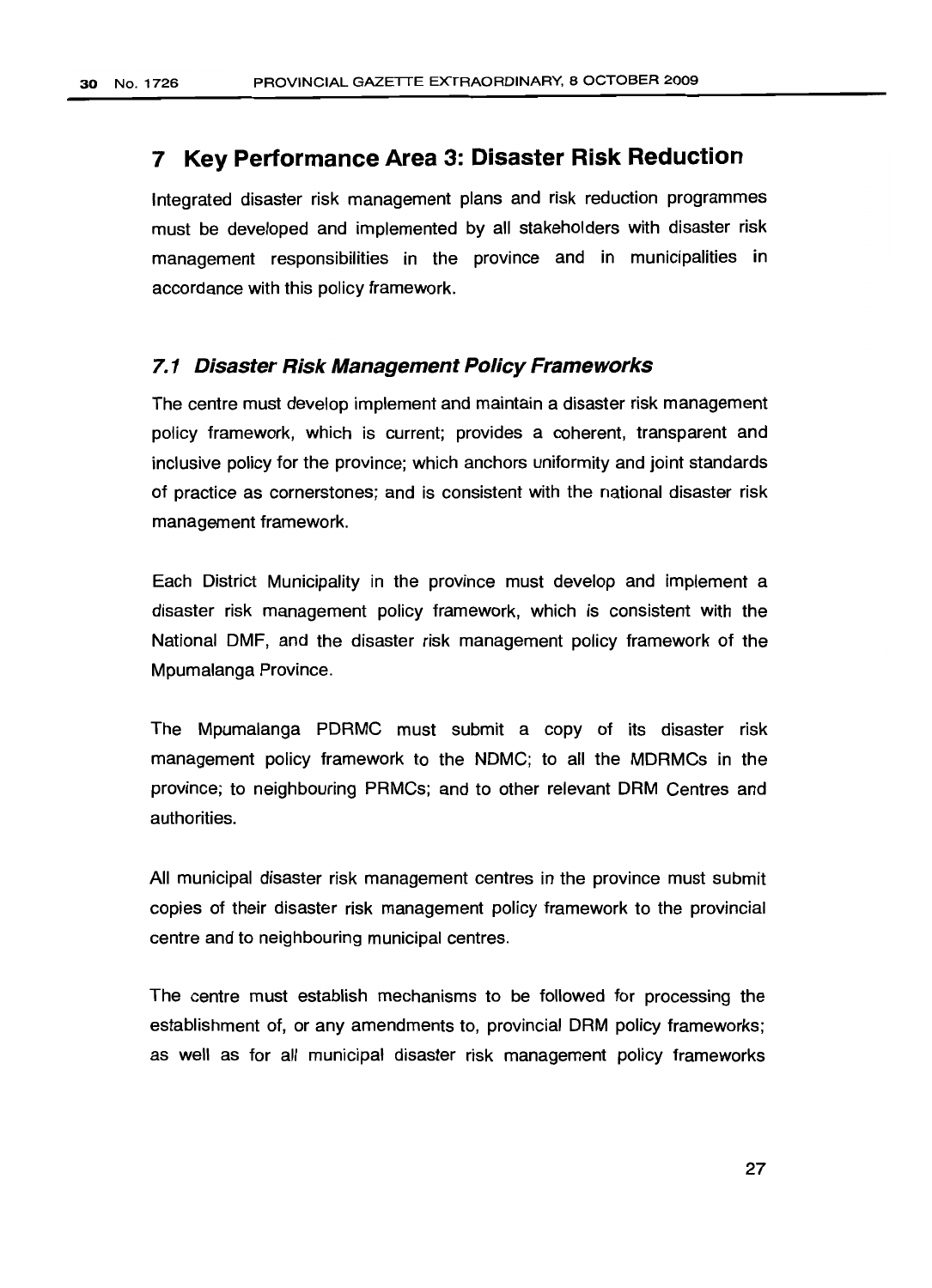developed and established in the province. Such mechanisms must be documented as supporting policy to this framework<sup>15</sup>.

#### **7.2 Disaster Risk Management Plans**

The centre must develop and implement a standard for disaster risk management planning in the province, which is consistent with the national guideline to ensure the adoption of uniform methodology to achieve integrated, holistic and coordinated planning. The standard must define the minimum composition and scope of disaster risk management plans in accordance with the levels of plans prescribed in the national disaster risk management framework for the relevant spheres and entities and must be included as supporting policy to this framework $^{16}$ .

Every provincial and municipal organ of state and municipal entity with disaster risk management responsibilities must develop and submit disaster risk management plans to the NDRMC, the PDRMC and the relevant MDRMC.

The centre must identify primary and support agencies and must assign responsibilities to the identified agencies for the development and implementation of each priority disaster risk management plan, programme and project in the province.

The centre must prescribe deadlines for the submission of disaster risk management plans by provincial organs of state and by municipalities.

#### 7.3 **Review of DRM policy frameworks and plans**

All provincial and municipal disaster risk management policy frameworks and plans must be reviewed at least every two years as evidenced in annual reports to the relevant DRMCs. In addition the relevant provincial and

<sup>&</sup>lt;sup>15</sup> SP 15: Mechanisms for processing provincial and municipal DRMFs in Mpumalanga

<sup>&</sup>lt;sup>16</sup> SP 16: Standard and scoping of disaster risk management plans for Mpumalanga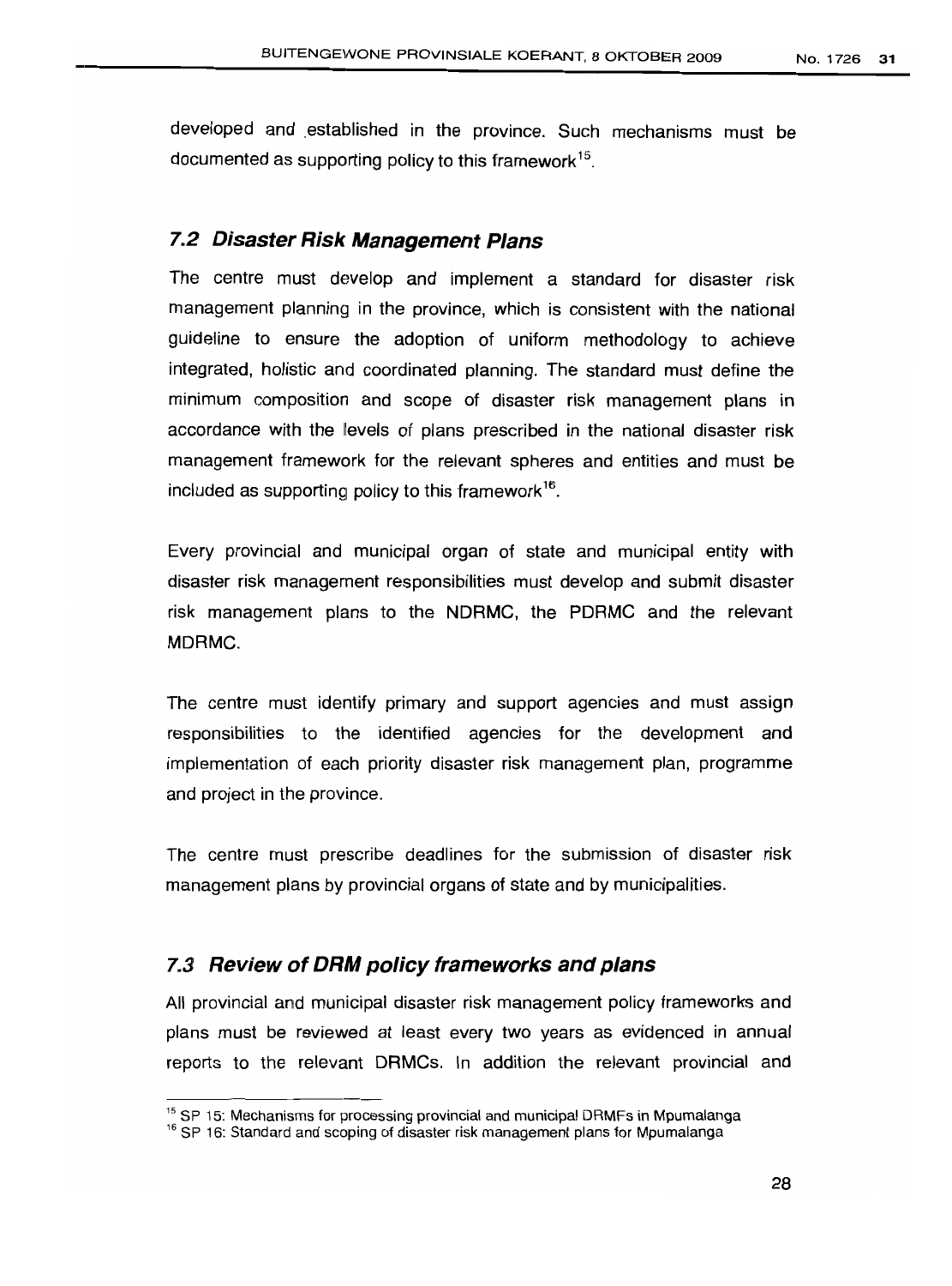municipal disaster risk management policy framework and plans must be reviewed following any significant event and/or disaster.

#### **7.4 Monitoring the effectiveness ofrisk reduction initiatives**

The centre must facilitate the development and implementation of mechanisms and methodologies to monitor the effectiveness of risk reduction initiatives. Documented evidence of risk reduction programmes and projects must be included in annual reports to the national disaster management centre, the provincial and municipal centres as specified by the Disaster Management Act, 2002. The results must be disseminated via the provincial disaster risk management website.

### **7.5 Integrating risk reduction planning into other developmental planning**

The centre must ensure that contingency plans and risk reduction plans, programmes and projects are incorporated into Integrated Development Plans, Spatial Development Frameworks, Environmental Management Plans and other strategic developmental plans and initiatives taking place in the province.

# **8 Key Performance Area 4: Disaster Response and Recovery**

#### **8.1 Dissemination of early warnings**

The centre must ensure the technical identification and monitoring of hazards and must prepare and issue hazard warnings of provincial significance. The centre must develop and implement communication mechanisms and strategies to ensure that such warnings reach at- risk communities, areas and developments.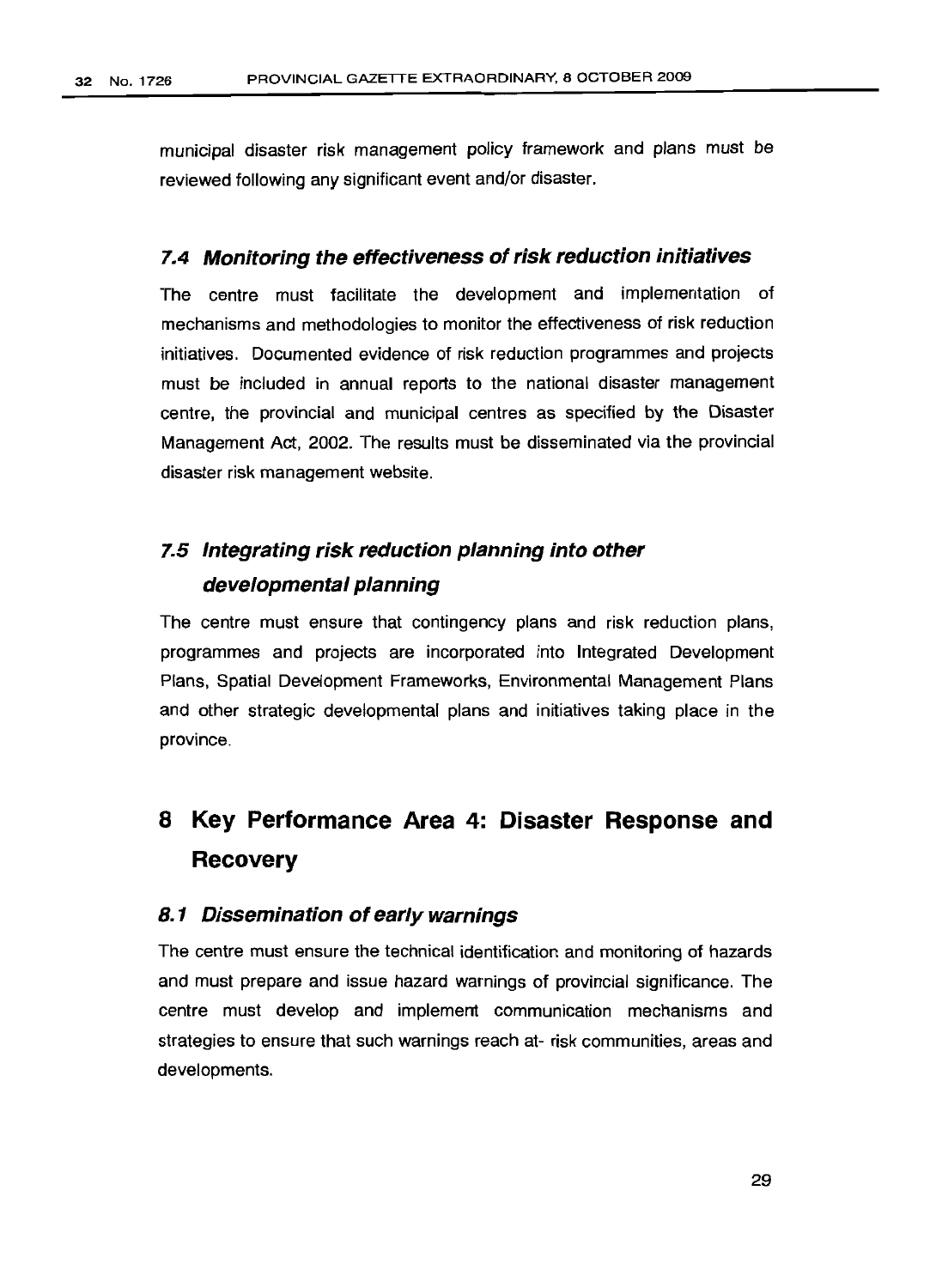The centre must identify and establish strategic inter sectoral, multi disciplinary and multi agency communication mechanisms and must ensure that such communication mechanisms are accessible to at-risk communities and areas in the province.

The centre must facilitate the development of a communication plan for the province which must be documented and included as supporting policy to this framework<sup>17</sup>

#### **8.2 Disaster Assessment**

The centre must establish mechanisms for the application of standard disaster assessment using uniform methodologies in accordance with the national guideline to ensure the provision of immediate and appropriate response and relief measures; to facilitate the classification of events as disasters and for the declaration of states of disaster; to facilitate the prioritisation and implementation of appropriate rehabilitation and reconstruction measures by provincial and municipal organs of state and other municipal entities; and for the costing of disasters and significant events.

Standards for conducting disaster assessment in the province which are consistent with the national guideline must be documented and included as supporting policy to this framework<sup>18</sup>.

### **8.3 Disaster classification of disasters and declaration of states of disaster and conducting disaster reviews**

The Head of the centre is responsible for the strategic coordination and management of response to non security related disasters or states of disaster classified as provincial disasters which occur or are threatening to occur and must make recommendations to the appropriate organ of state or

<sup>&</sup>lt;sup>17</sup> SP 17: Mpumalanga Disaster Risk Management Communication Plan

<sup>&</sup>lt;sup>18</sup> SP 18: Standards for conducting disaster assessments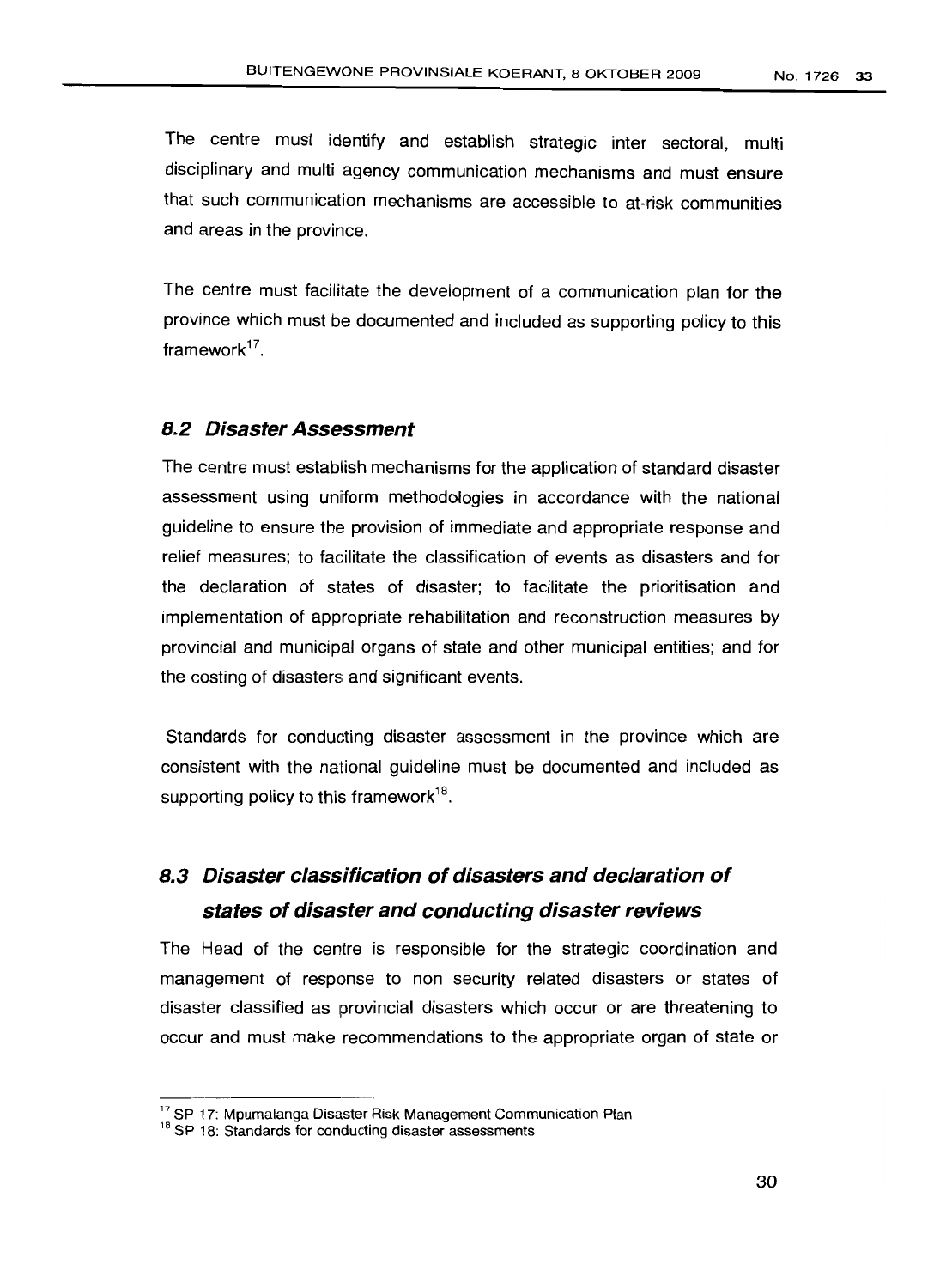statutory functionary on whether a provincial state of disaster should be declared in terms of section 41 of the Act.

The centre must establish the mechanisms for the rapid and effective classification and declaration of disasters in accordance with national guidelines and templates<sup>19</sup>.

The centre must develop and monitor the implementation of mechanisms for conducting routine disaster reviews and reporting.

Reviews and research reports of significant events, trends and disasters occurring in the province must be routinely submitted to the provincial centre and to the national centre and must also be disseminated to stakeholders.

Standard methodology which is consistent with the national guideline and the supporting policy to this framework must be developed and must be included in all contingency plans for the province.

#### **8.4 Integrated response and recovery operations**

Through the mechanisms of the Mpumalanga PDRMAF the centre must identify and assign primary responsibility to relevant organs of state for contingency planning and for the coordination of known priority hazards. Supporting stakeholders must be identified and assigned responsibilities.

Organs of state assigned with primary responsibility must facilitate the development of contingency plans for known priority hazards and must ensure that such plans are reviewed and updated annually and following significant events and disaster which has occurred.

The centre must identify agencies with responsibilities for the various operational activities associated with disaster response and recovery and

<sup>&</sup>lt;sup>19</sup> SP 19: Mechanisms for the classification and declaration of disasters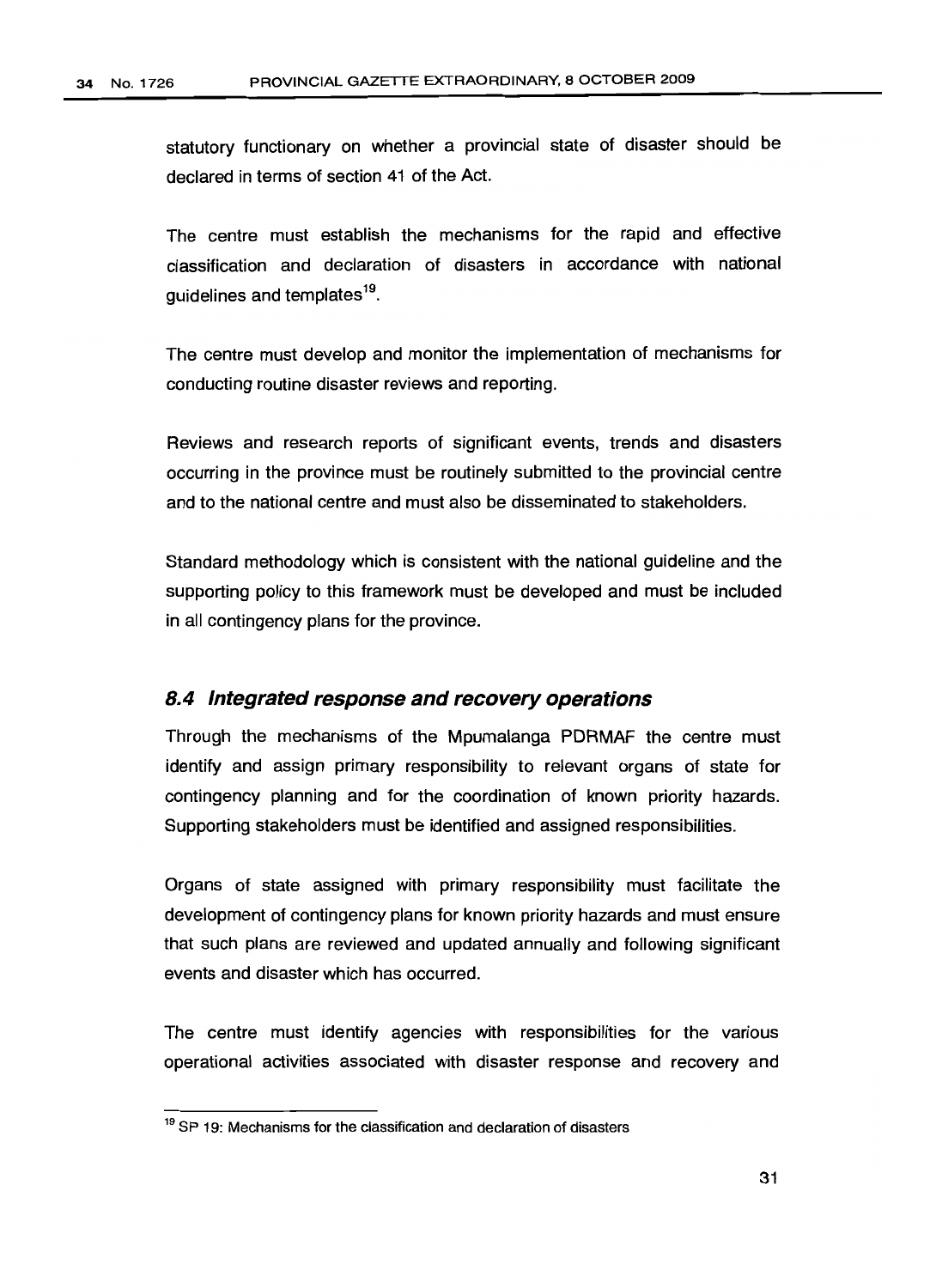must identify lead agencies and assign primary responsibility to lead agencies to facilitate the development of Field Operations Standards (FOS) for each operational activity and must identify and allocate responsibilities to support agencies. The centre must ensure that such FOS are reviewed and updated simultaneously with that of contingency plans.

All response and recovery stakeholders must develop standard operating protocols for their functional areas and must ensure that all operational personnel understand and are well versed with procedures.

The centre must ensure the development of regulations and directives, which are consistent with national regulations, and directives to standardise and regulate the practice and management of multi agency response and recovery operations in the province. The regulations and directives must be included as supporting policy to this framework<sup>20</sup>.

The centre must monitor the implementation of and compliance with such regulations and directives.

#### **8.5 Relief measures**

The centre must ensure the development of regulations for the management of relief operations in the province, which are consistent with national regulations and directives which must be included as supporting policy to this framework.

The centre must monitor the implementation of and compliance with such regulations and directives.

<sup>&</sup>lt;sup>20</sup> SP 20: Regulations and directives for the practice and management of multi agency response and recovery operations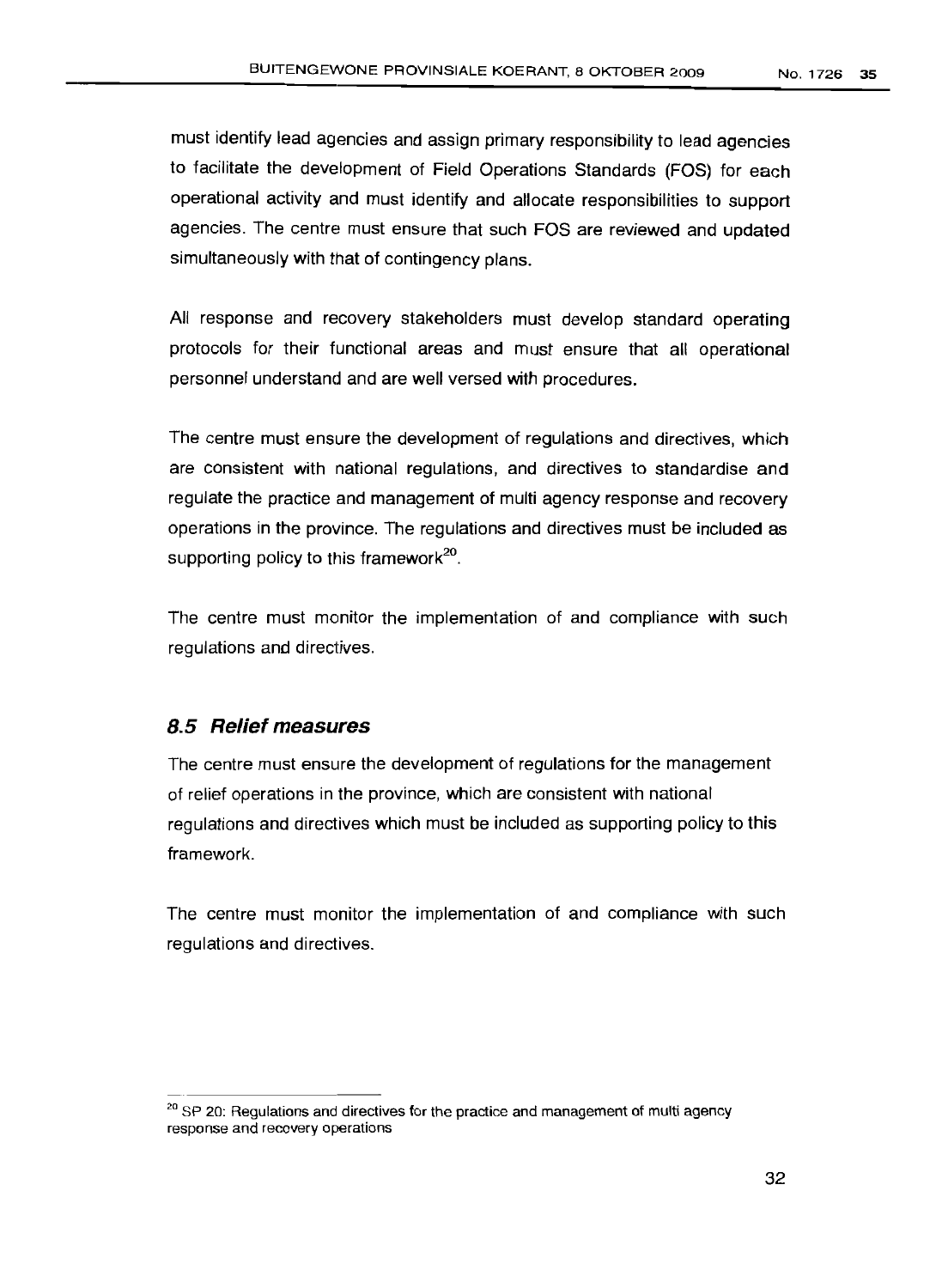#### **8.6 Integrated reconstruction and rehabilitation measures**

The centre must establish multidisciplinary technical task teams for post disaster rehabilitation and reconstruction and must identify a lead agency and assign primary responsibility to the lead agency for the management of each project using project management methodologies which must include mechanisms for the monitoring and submission of regular progress reports to the centre.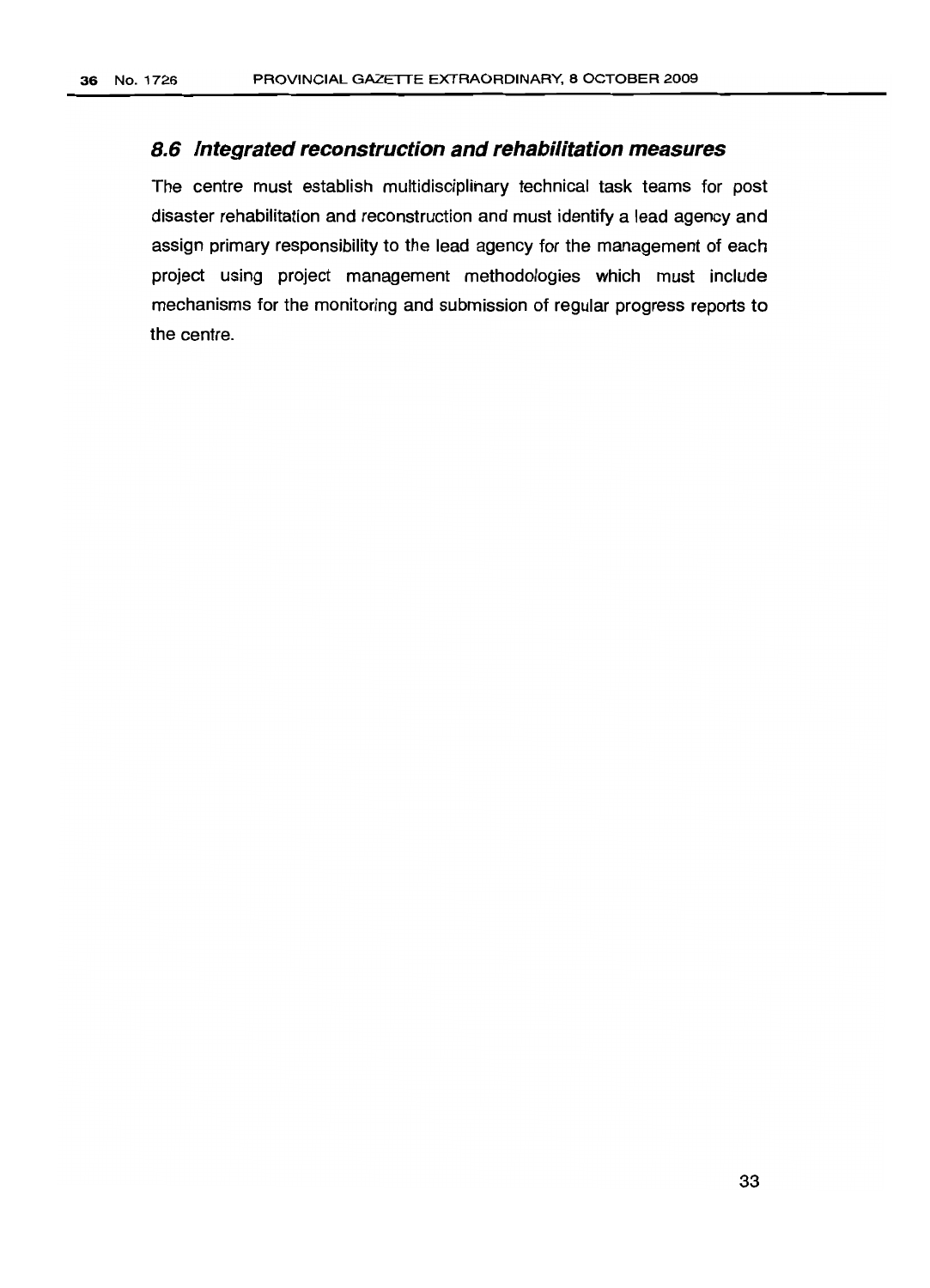# **9 Performance Enabler 1: Information management and communication**

A comprehensive information management system (IMS) and an integrated emergency communication network (ECN), which establishes communication links with all disaster risk management role players and that complies with national standards, must be developed and implemented.

#### **9.1 Data requirements**

The centre must define data requirements for the province and must identify data sources.

The centre must develop and implement methodologies for the collection and capturing of data, which are consistent with national standards.

The centre must define and assign responsibilities to specific organs of state for the custody of data relevant to their functional area and must identify and enter into agreements with other relevant custodians of data to ensure availability, quality, reliability and currency of data.

### **9.2 Design of Information Management System and Emergency Communication Network**

The centre must ensure the design, development and implementation of an Information Managememt System and Emergency Communication Network in the province and in municipalities that has the capability to support the requirements for:

- Integrated institutional capacity;
- Disaster risk assessment;
- Disaster risk reduction plans, programmes and projects;
- Response and recovery operations;
- Knowledge management; and
- Funding mechanisms and financial controls.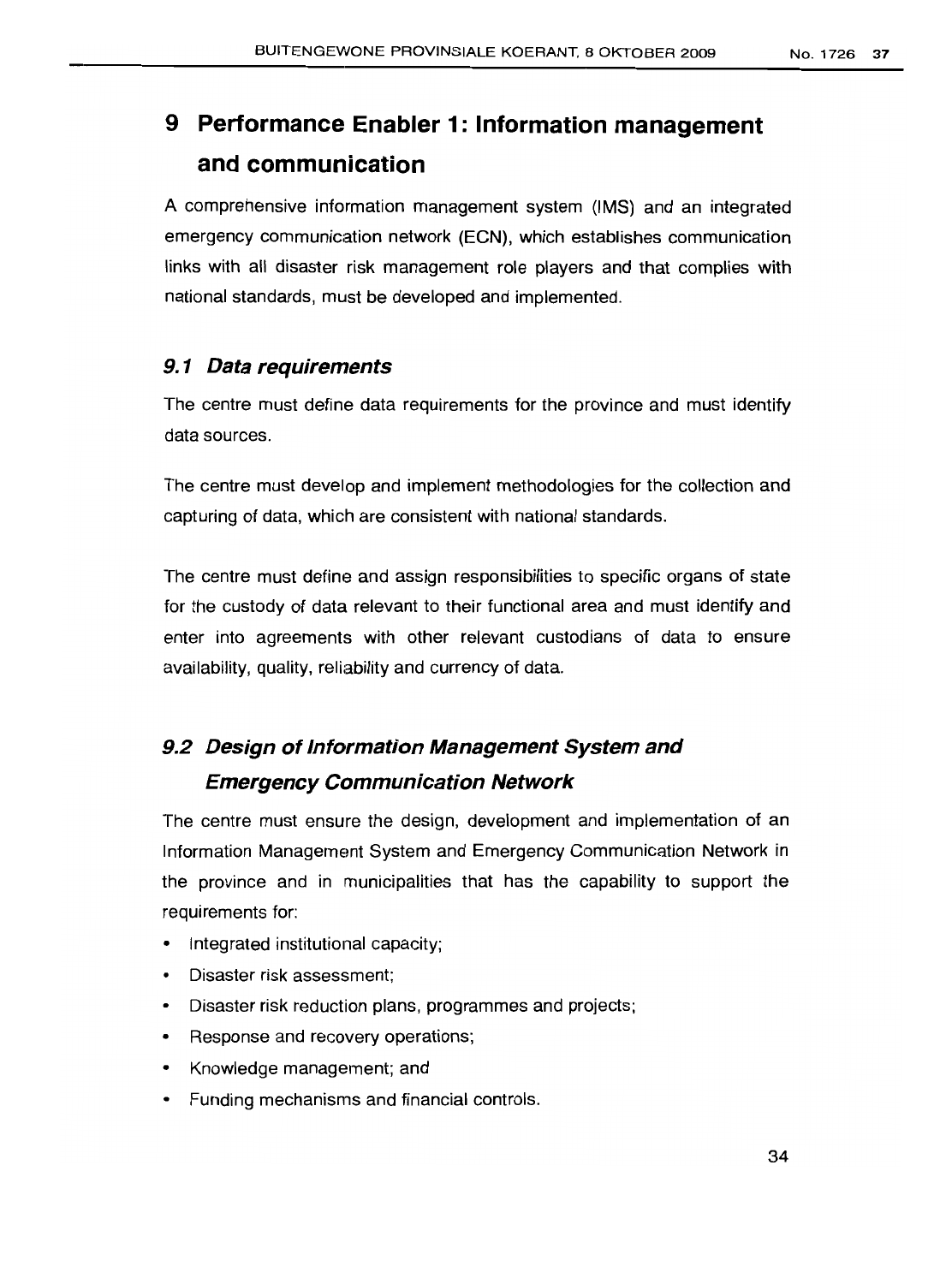#### **10 Performance Enabler 2: Knowledge management**

Comprehensive mechanisms for knowledge management supported by scientific research must be developed and implemented to promote a culture of risk avoidance amongst stakeholders and role players.

### **10.1A provincial analysis of knowledge management needs and resources**

The centre must conduct a scientific analysis of knowledge management needs and resources in the province to serve as the basis for the development of a provincial disaster risk management education and training framework and to inform the development and implementation of appropriate knowledge management programmes.

#### **10.2 A provincial knowledge management framework for DRM**

The centre must develop and implement a knowledge management framework for disaster risk management in the province based on the needs and resource analysis<sup>21</sup>.

#### **10.3 Provincial knowledge management programmes**

The centre must promote, support and monitor the implementation of knowledge management programmes for disaster risk management in the province in accordance with national standards.

<sup>&</sup>lt;sup>21</sup> SP 21: Mpumalanga Knowledge Management Framework for Disaster Risk Management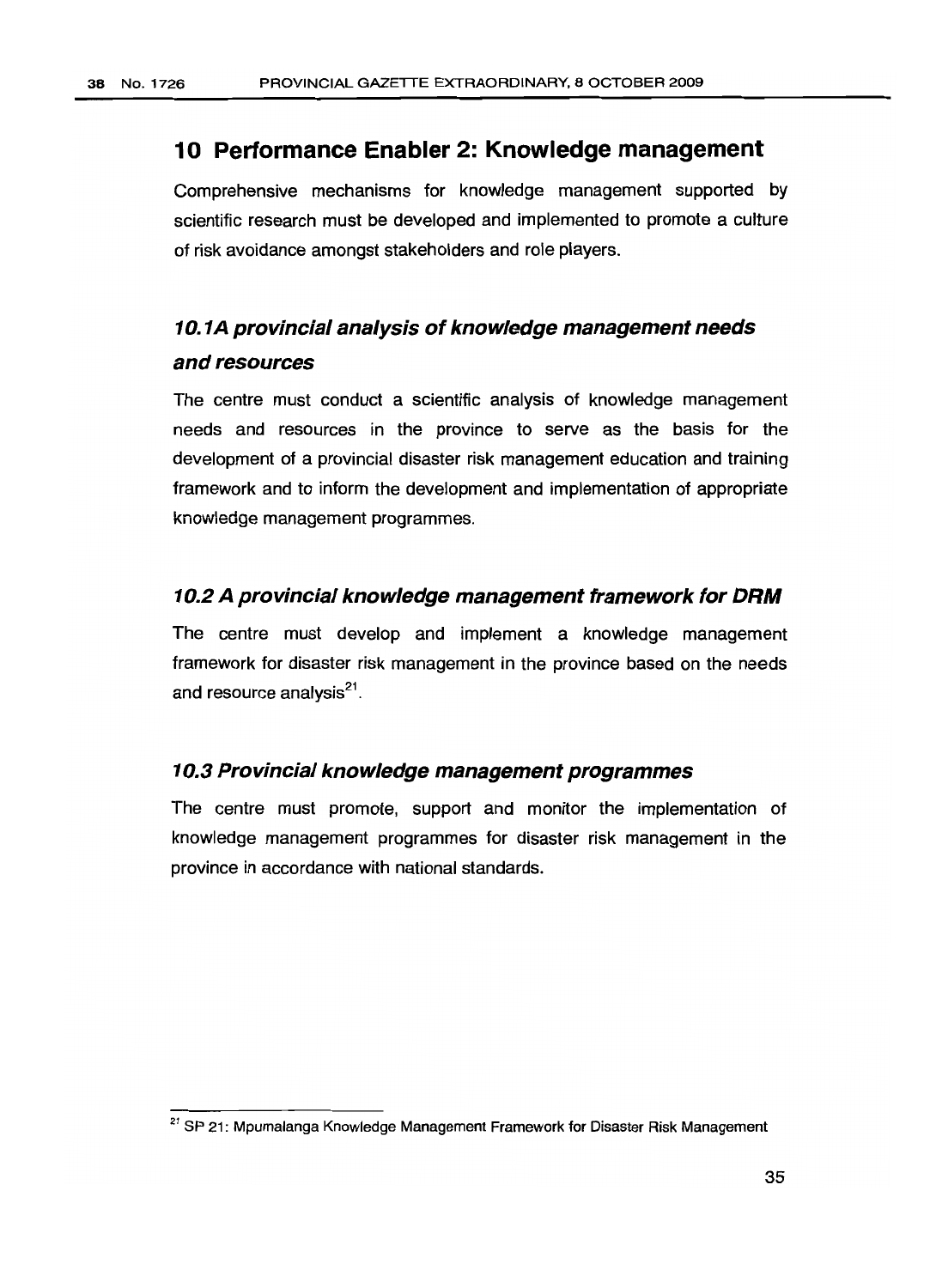### **10.4 Research programmes, and information and advisory service**

The centre must establish a strategic research agenda for the province and must promote the participation of research institutions in provincial research programmes.

The centre must ensure the correlation between scientific research and provincial disaster risk management policy and that research contributes to the development of technology.

The centre must establish mechanisms to enable ongoing national, regional, international information exchange and networking.

The centre must ensure that all stakehoiders have access to the research database and to a comprehensive disaster risk management advisory service.